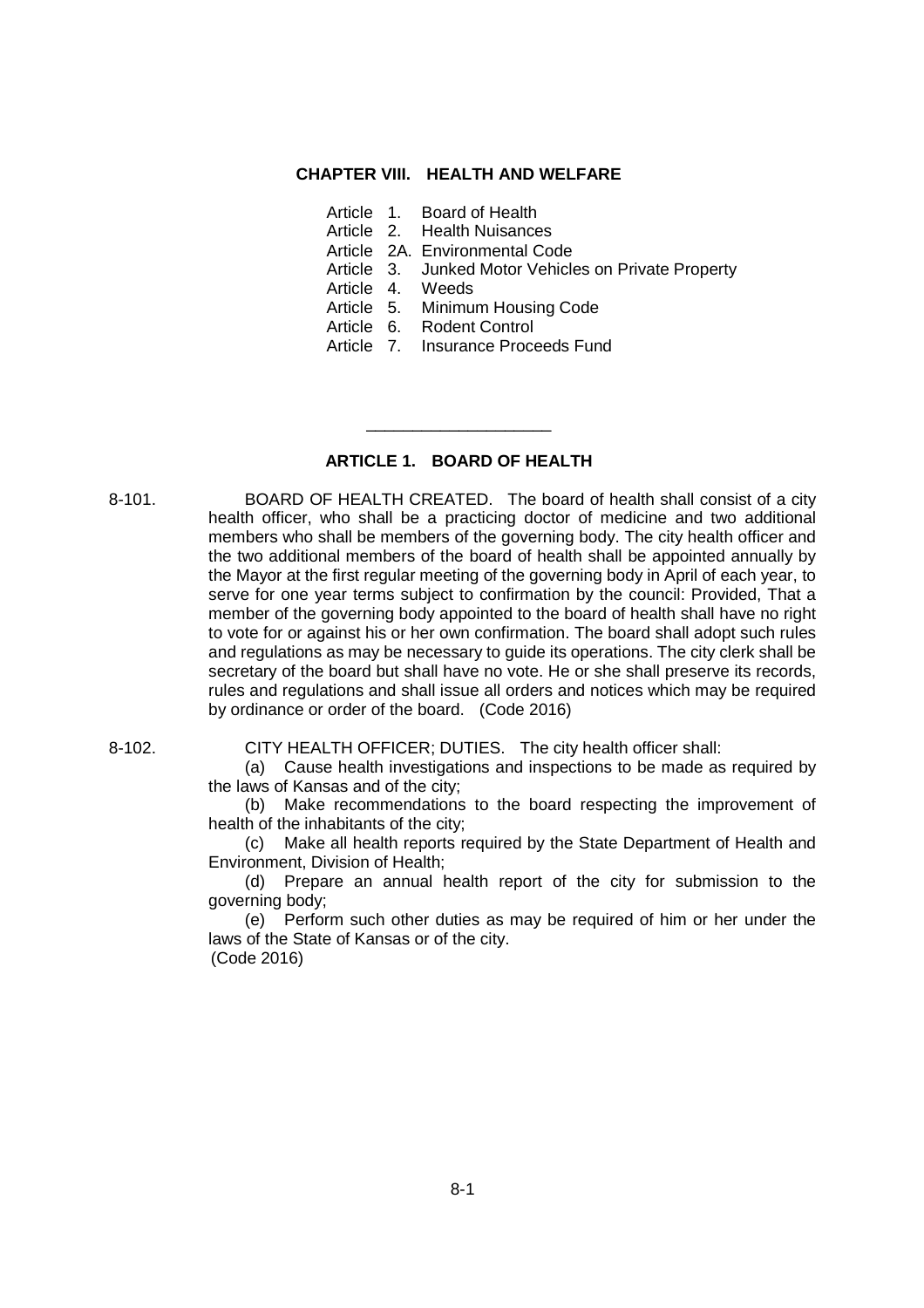## **ARTICLE 2. HEALTH NUISANCES**

8-201. NUISANCES UNLAWFUL; DEFINED. It shall be unlawful for any person to maintain or permit any nuisance within the city as defined, without limitation, as follows:

> (a) Filth, excrement, lumber, rocks, dirt, cans, paper, trash, metal or any other offensive or disagreeable thing or substance thrown or left or deposited upon any street, avenue, alley, sidewalk, park, public or private enclosure or lot whether vacant or occupied;

(b) All dead animals not removed within 24 hours after death;

(c) Any place or structure or substance which emits or causes any offensive, disagreeable or nauseous odors;

(d) All stagnant ponds or pools of water;

(e) All grass or weeds or other unsightly vegetation not usually cultivated or grown for domestic use or to be marketed or for ornamental purposes;

(f) Abandoned iceboxes or refrigerators kept on the premises under the control of any person, or deposited on the sanitary landfill, or any icebox or refrigerator not in actual use unless the door, opening or lid thereof is unhinged, or unfastened and removed therefrom;

(g) All articles or things whatsoever caused, kept, maintained or permitted by any person to the injury, annoyance or inconvenience of the public or of any neighborhood;

(h) Any fence, structure, thing or substance placed upon or being upon any street, sidewalk, alley or public ground so as to obstruct the same, except as permitted by the laws of the city.

(K.S.A. 21-4106:4107; Ord. 273; Code 2016)

- 8-202. PUBLIC OFFICER. The city council shall designate a public officer to be charged with the administration and enforcement of this article. (Ord. 273; Code 2016)
- 8-203. COMPLAINTS; INQUIRY AND INSPECTION. The public officer shall make inquiry and inspection of premises upon receiving a complaint or complaints stating that a nuisance exists and describing the same and where located or is informed that a nuisance may exist by the board of health, chief of police or the fire chief, or the appropriately designated official as identified by the city council. The public officer may make such inquiry and inspection when he or she observes conditions which appear to constitute a nuisance. Upon making any inquiry and inspection the public officer shall make a written report of findings. (Ord. 273; Code 2016)
- 8-204. RIGHT OF ENTRY. The public officer has the right of access and entry upon private property at any reasonable time for the purpose of making inquiry and inspection to determine if a nuisance exists. (Ord. 273; Code 2016)
- 8-205. ORDER OF VIOLATION. (a) The governing body shall serve upon the owner, any agent of the owner of the property or any other person, corporation, partnership or association found by the public officer to be in violation of section 8-201 an order stating the violation. The order shall be served on the owner or agent of such property by certified mail, return receipt requested, or by personal service. If the property is unoccupied and the owner is a nonresident, then by mailing the order by certified mail, return receipt requested, to the last known address of the owner.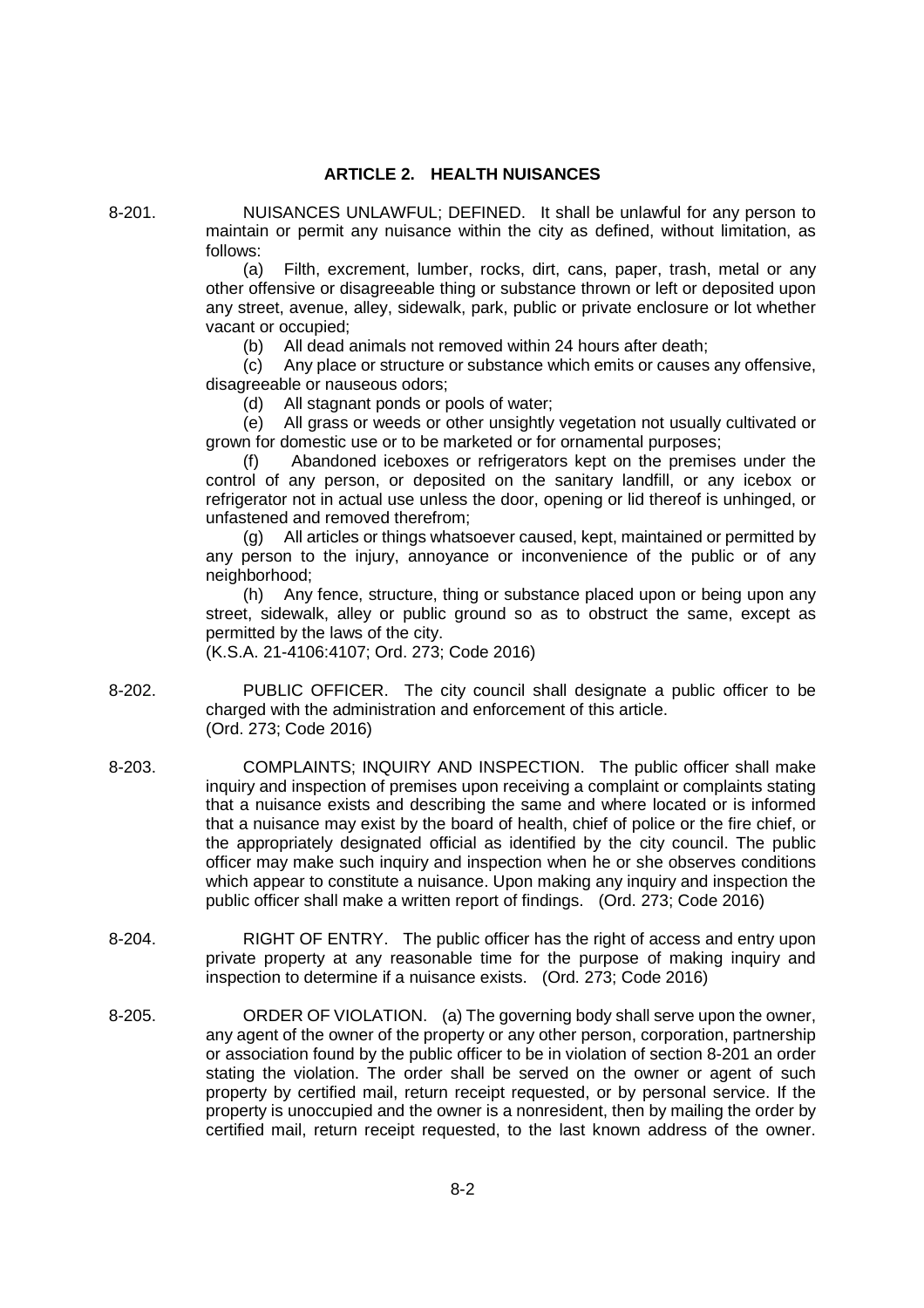(b) If the owner or the agent of the owner of the property has failed to accept delivery or otherwise failed to effectuate receipt of a notice or order sent pursuant to this section during the preceding twenty-four month period, the governing body of the city may provide notice of the issuance of any further orders to abate or remove a nuisance from such property or provide notice of the order by such methods including, but not limited to, door hangers, conspicuously posting notice of such order on the property, personal notification, telephone communication or first class mail. If the property is unoccupied and the owner is a nonresident, notice provided by this section shall be given by telephone communication or first class mail. (K.S.A. 12-1617e; Ord. 273; Code 2016)

8-206. SAME; CONTENTS. The order shall state the condition(s) which is (are) in violation of section 8-201. The order shall also inform the person, corporation, partnership or association that:

> (a) He, she or they shall have 30 days from the receipt of the order to abate the condition(s) in violation of section 8-201; or

> (b) He, she or they have 10 days from the receipt of the order to request a hearing before the governing body or its designated representative of the matter as provided by section 8-209;

> (c) Failure to abate the condition(s) or to request a hearing within the time allowed may result in prosecution as provided by section 8-207 and/or abatement of the condition(s) by the city as provided by section 8-208. (Ord. 273; Code 2016)

- 8-207. FAILURE TO COMPLY; PENALTY. Should the person, corporation, partnership or association fail to comply with the order to abate the nuisance or request a hearing the public officer may file a complaint in the municipal court of the city against such person, corporation, partnership or association and upon conviction of any violation of provisions of section 8-201, be fined in an amount not to exceed \$500 or be imprisoned not to exceed 30 days or be both fined and imprisoned. Each day during or on which a violation occurs or continues after notice has been served shall constitute an additional or separate offense. (Ord. 273; Code 2016)
- 8-208. ABATEMENT. In addition to, or as an alternative to prosecution as provided in section 8-207, the public officer may seek to remedy violations of this article in the following manner. If a person to whom an order has been served pursuant to section 8-205 has neither alleviated the conditions causing the alleged violation nor requested a hearing before the governing body within the time periods specified in section 8-206, the public officer may present a resolution to the governing body for adoption authorizing the public officer or other agents of the city to abate the conditions causing the violation at the end of 10 days after passage of the resolution. The resolution shall further provide that the costs incurred by the city shall be charged against the lot or parcel of ground on which the nuisance was located as provided in section 8-210. A copy of the resolution shall be served upon the person in violation in one of the following ways:
	- (a) Personal service upon the person in violation;
	- (b) Certified mail, return receipt requested; or

(c) In the event the whereabouts of such person are unknown and the same cannot be ascertained in the exercise of reasonable diligence, an affidavit to that effect shall be made by the public officer and filed with the city clerk, and the serving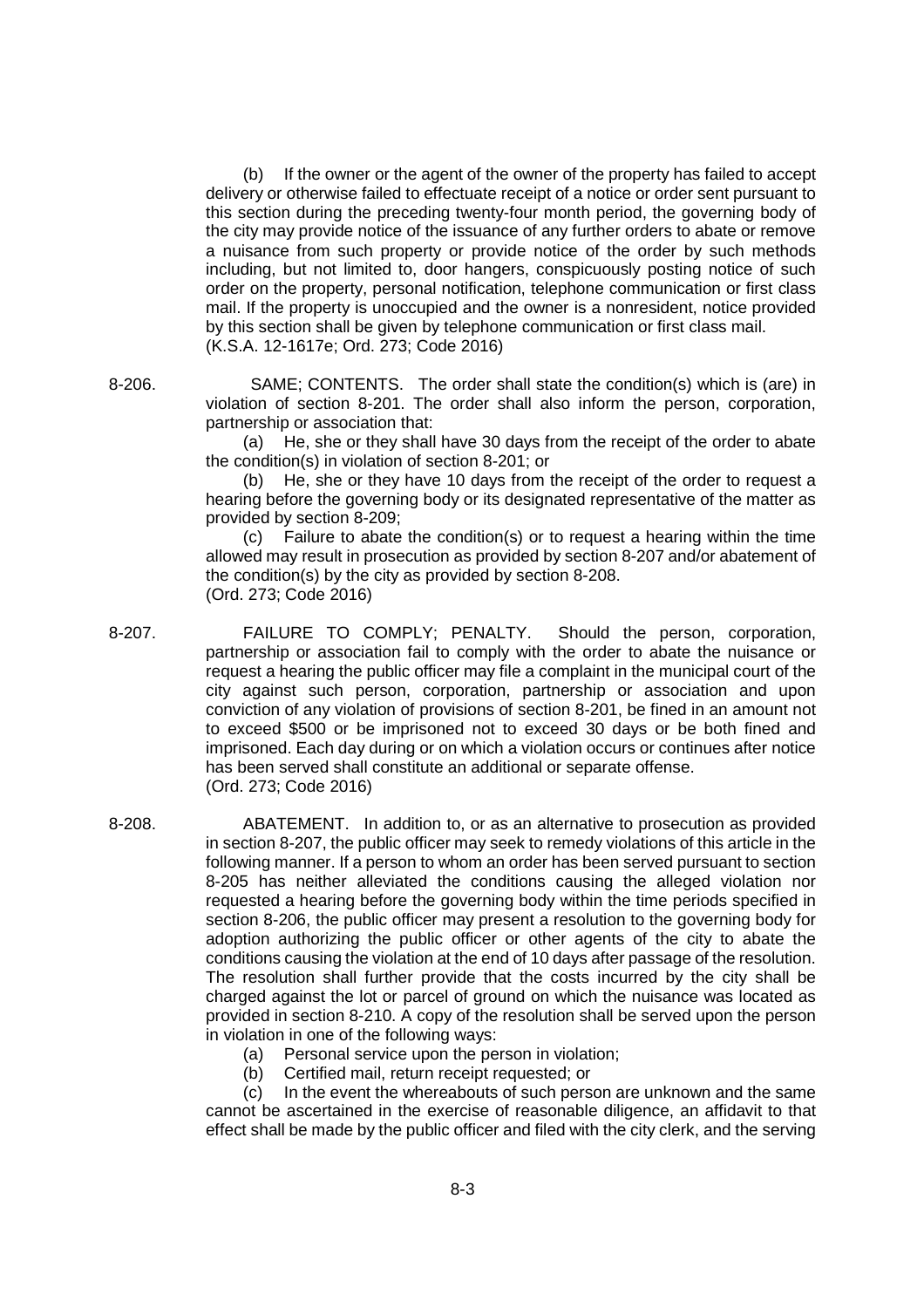of the resolution shall be made by publishing the same once each week for two consecutive weeks in the official city newspaper and by posting a copy of the resolution on the premises where such condition exists. (Ord. 273; Code 2016)

- 8-209. HEARING. If a hearing is requested within the 10 day period as provided in section 8-206, such request shall be made in writing to the governing body or its designated representative. Failure to make a timely request for a hearing shall constitute a waiver of the person's right to contest the findings of the public officer before the governing body or its designated representative. The hearing shall be held by the governing body or its designated representative as soon as possible after the filing of the request therefore, and the person shall be advised by the city of the time and place of the hearing at least five days in advance thereof. At any such hearing, the person may be represented by counsel, and the person and the city may introduce such witnesses and evidence as is deemed necessary and proper by the governing body or its designated representative. The hearing need not be conducted according to the formal rules of evidence. Upon conclusion of the hearing, the findings of the governing body or its designated representative shall be prepared in resolution form, adopted by the governing body, and the resolution shall be served upon the person in the manner provided in section 8-208. (Ord. 273; Code 2016)
- 8-210. COSTS ASSESSED. If the city abates or removes the nuisance pursuant to section 8-208, the city shall give notice to the owner or his or her agent by certified mail, return receipt requested, of the total cost of the abatement or removal incurred by the city. The notice shall also state that the payment is due within 30 days following receipt of the notice. The city also may recover the cost of providing notice, including any postage, required by this section. The notice shall also state that if the cost of the removal or abatement is not paid within the 30-day period, the cost of the abatement or removal shall be collected in the manner provided by K.S.A. 12-1,115, and amendments thereto, or shall be assessed as special assessments and charged against the lot or parcel of land on which the nuisance was located and the city clerk, at the time of certifying other city taxes, shall certify the unpaid portion of the costs and the county clerk shall extend the same on the tax rolls of the county against such lot or parcel of land and it shall be collected by the county treasurer and paid to the city as other city taxes are collected and paid. The city may pursue collection both by levying a special assessment and in the manner provided by K.S.A. 12-1,115, and amendments thereto, but only until the full cost and applicable interest has been paid in full. (Ord. 273; Code 2016)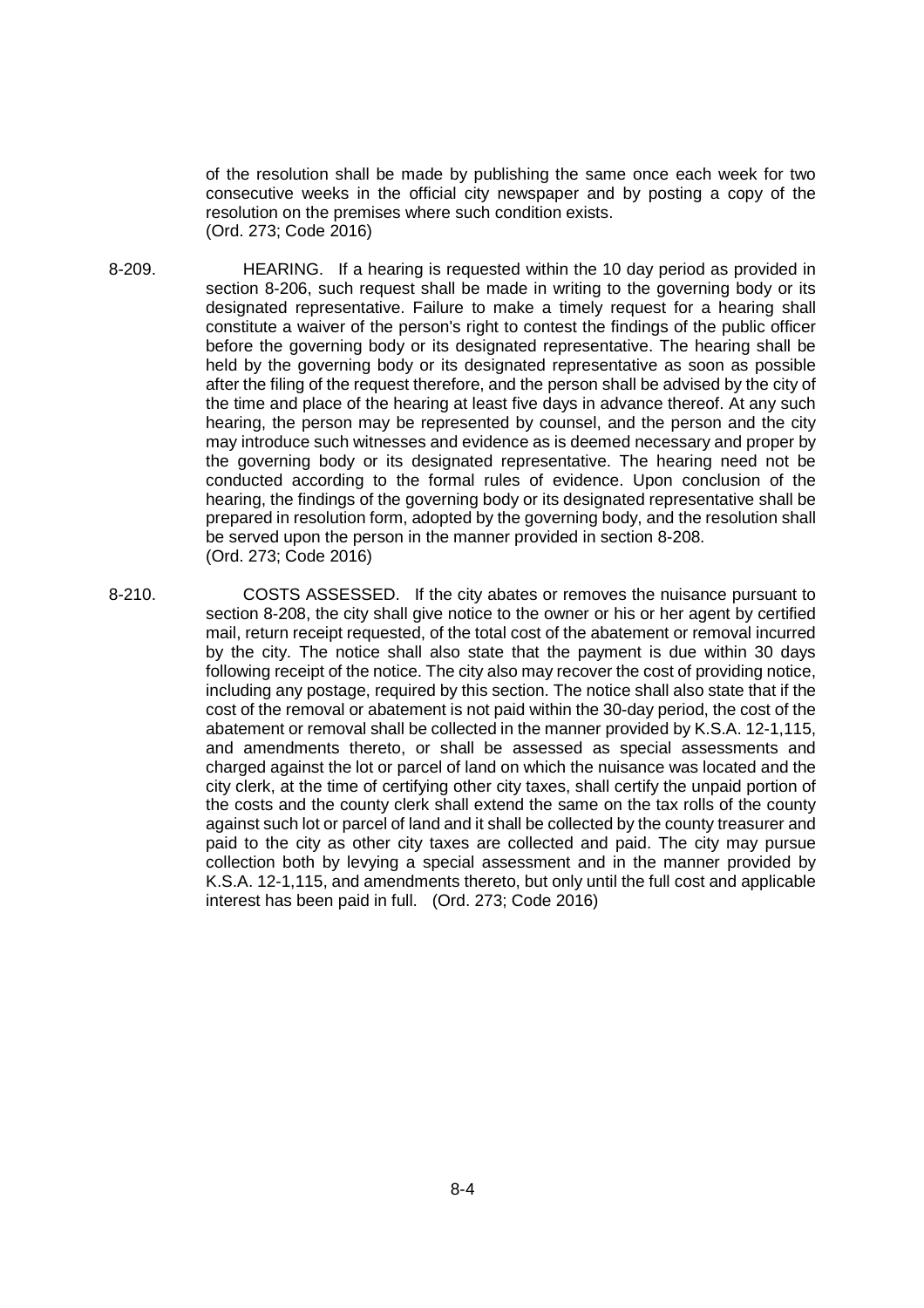### **ARTICLE 2A. ENVIROMENTAL CODE**

- 8-2A01. TITLE. This article shall be known as the "Environmental Code." (Code 2016)
- 8-2A02. LEGISLATIVE FINDING OF FACT. The governing body has found that there exist within the city unsightly and hazardous conditions due to: dilapidation, deterioration or disrepair of walls, siding, fences or structure exteriors; accumulations increasing the hazards of accidents or other calamities; structural defects; uncleanliness; unsightly stored or parked material, equipment, supplies, machinery, vehicles or parts thereof. Such conditions are inimical to the general welfare of the community in that they have a blighting influence on the adjoining properties, the neighborhood and the city, or are injurious to the health and safety of the residents of the city. The governing body desires to promote the public health, safety and welfare by the repair, removal, abatement, and regulation of such conditions in the manner hereafter provided. (Code 2016)
- 8-2A03. PURPOSE. The purpose of this article is to protect, preserve, upgrade, and regulate the environmental quality of industrial, commercial and residential neighborhoods in this city, by outlawing conditions which are injurious to the health, safety, welfare or aesthetic characteristics of the neighborhoods and to provide for the administration and enforcement thereof. (Code 2016)
- 8-2A04. RULES OF CONSTRUCTION. For the purpose of this article, the following rules of construction shall apply:

(a) Any part thereof - Whenever the words premises, structure, building or yard are used they shall be construed as though they were followed by the words "or any part thereof."

(b) Gender - Words of gender shall be construed to mean neuter, feminine or masculine, as may be applicable.

(c) Number - Words of number shall be construed to mean singular or plural, as may be applicable.

(d) Tense - Words of tense shall be construed to mean present or future, as may be applicable.

(e) Shall - The word shall is mandatory and not permissive. (Code 2016)

8-2A05. DEFINITIONS. The words and phrases listed below when used in this article shall have the following meanings:

(a) Abandoned Motor Vehicle - any motor vehicle which is not currently registered or tagged pursuant to K.S.A. 8-126 to 8-149 inclusive, as amended; or parked in violation of the ordinance; or incapable of moving under its own power; or in a junked or wrecked condition.

(b) Accessory Structure - a secondary structure detached from the principal structure but on the same premises, including, but not limited to, garages, sheds, barns, or outbuildings.

(c) Commercial or Industrial - used or intended to be used primarily for other than residential purposes.

(d) Dilapidation, Deterioration or Disrepair - shall mean any condition characterized by, but not limited to: holes, breaks, rot, decay, crumbling, cracking, peeling or flaking paint, rusting, or other evidence of physical damage, neglect, lack of maintenance, excessive use or weathering.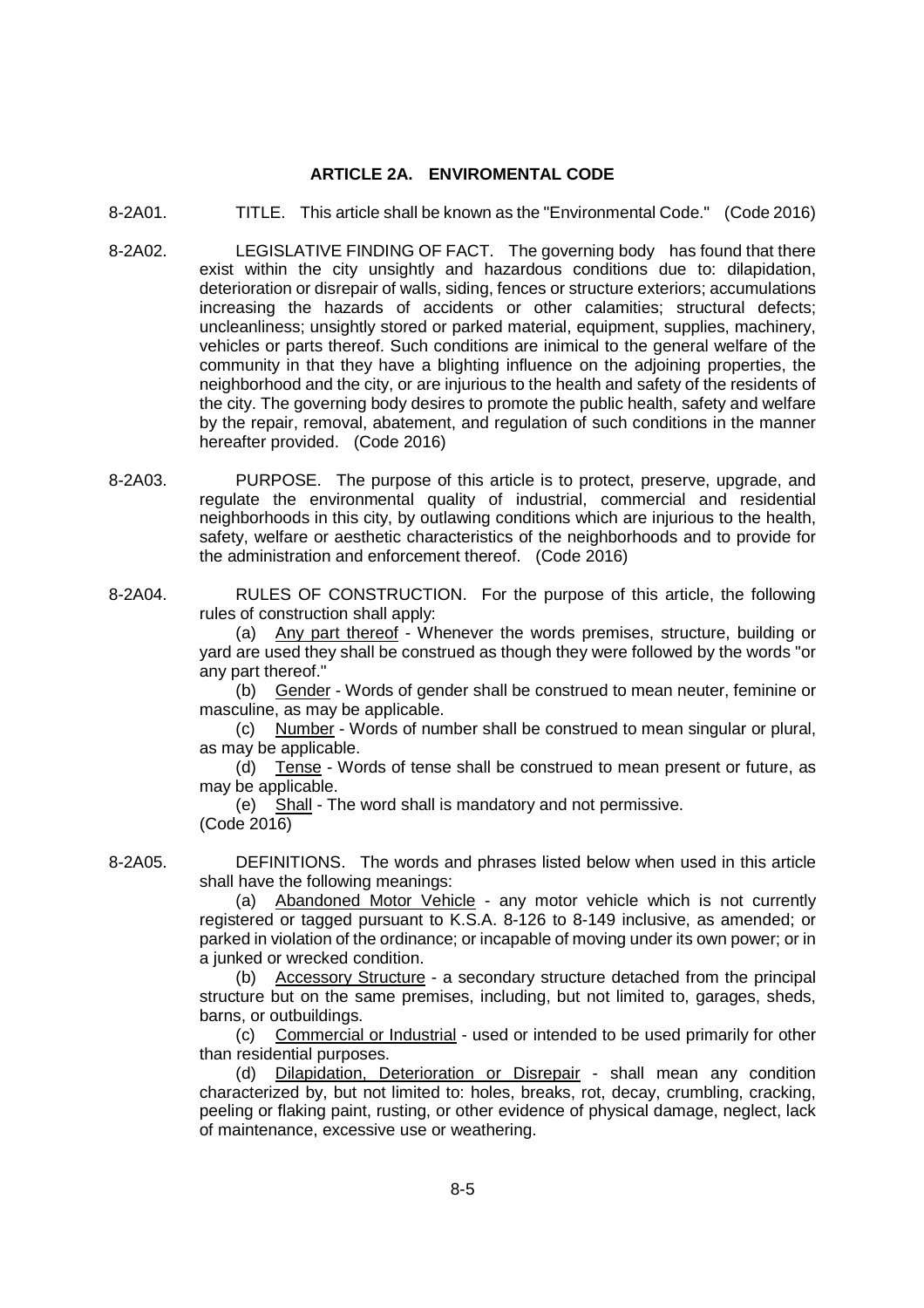(e) Exterior - those parts of a structure which are exposed to the weather or subject to contact with the elements; including, but not limited to: sidings, facings, veneers, masonry, roofs, foundations, porches, screens, shutters, windows, doors or sians.

(f) Garbage - without limitation any accumulation of animal, fruit or vegetable waste matter that results from the handling, preparation, cooking, serving, delivering, storage, or use of foodstuffs.

(g) Person - any individual, individuals, corporation, partnership, unincorporated association, other business organization, committee, board, trustee, receiver, agent or other representative who has charge, care, control or responsibility for maintenance of any premises, regardless of status as owner, renter, tenant or lessee, whether or not in possession.

(h) Premises - any lot, plot or parcel of land including the structures thereon. Premises shall also mean any lot, plot or parcel of land without any structures thereon.

(i) Refuse - garbage and trash.

(j) Residential - used or intended to be used primarily for human habitation.

(k) Structure - anything constructed or erected which requires location on the ground or is attached to something having a location on the ground including any appurtenances belonging thereto.

(l) Trash - combustible waste consisting of, but not limited to: papers, cartons, boxes, barrels, wood, excelsior, furniture, bedding, rags, leaves, yard trimmings, or tree branches and non-combustible waste consisting of, but not limited to: metal, tin, cans, glass, crockery, plastics, mineral matter, ashes, clinkers, or street rubbish and sweepings.

(m) Weathered - deterioration caused by exposure to the elements.

(n) Yard - the area of the premises not occupied by any structure.

(Code 2016)

- 8-2A06. PUBLIC OFFICER. The city council shall designate a public officer to be charged with the administration and enforcement of this article. (Code 2016)
- 8-2A07. ENFORCEMENT STANDARDS. No person shall be found in violation of this article unless the public officer, after a reasonable inquiry and inspection of the premises, believes that conditions exist of a quality and appearance not commensurate with the character of the neighborhood. Such belief must be supported by evidence of a level of maintenance significantly below that of the rest of the neighborhood. Such evidence shall include conditions declared unlawful under section 8-2A08 but shall not include conditions which are not readily visible from any public place or from any surrounding private property. (Code 2016)
- 8-2A08. UNLAWFUL ACTS. It shall be unlawful for any person to allow to exist on any residential, commercial or industrial premises, conditions which are injurious to the health, safety or general welfare of the residents of the community or conditions which are detrimental to adjoining property, the neighborhood or the city. For the purpose of fair and efficient enforcement and administration, such unlawful conditions shall be classified as follows:

(a) Exterior conditions (yard) shall include, but not be limited to, the scattering over or the parking, leaving, depositing or accumulation on the yard of any of the following: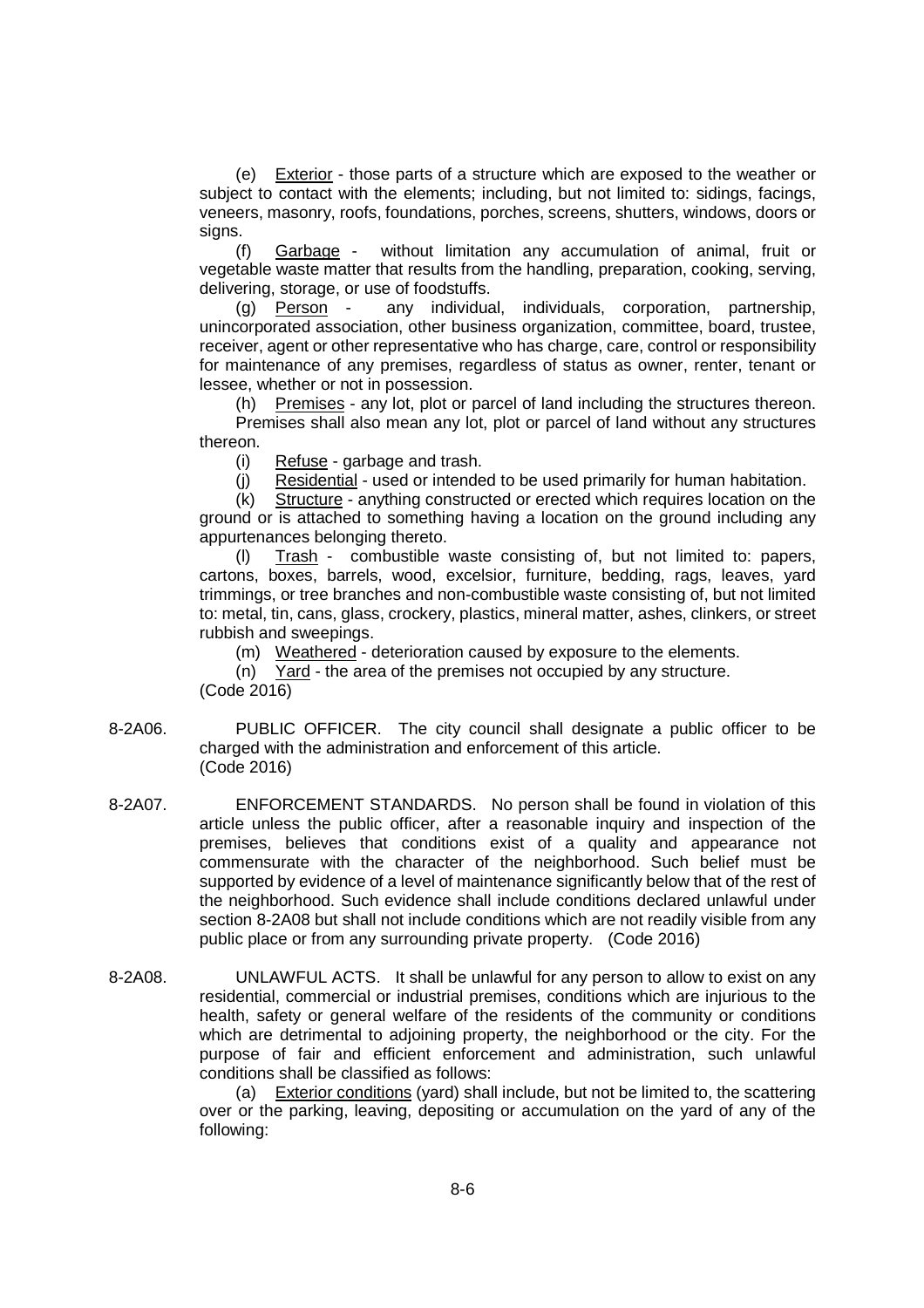(1) lumber, wire, metal, tires, concrete, masonry products, plastic products, supplies, equipment, machinery, auto parts, junk or refuse;

(2) abandoned motor vehicles; or

(3) furniture, stoves, refrigerators, televisions, sinks, bicycles, lawn mowers, or other such items of personal property.

(4) nauseous substances, carcasses of dead animals or places where animals are kept in an offensive manner.

(b) Exterior conditions (structure) shall include, but not be limited to, deteriorated, dilapidated, or unsightly:

(1) exteriors of any structure;

(2) exteriors of any accessory structure; or

(3) fences, walls, or retaining walls.

(Code 2016)

8-2A09. ORDER OF VIOLATION. (a) The governing body shall serve upon the owner, any agent of the owner of the property or any other person, corporation, partnership, or association found by the public officer to be in violation of section 8-2A08 an order stating the violation. The order shall be served on the owner or agent of such property by certified mail, return receipt requested, or by personal service. If the property is unoccupied and the owner is a nonresident, then by mailing the order by certified mail, return receipt requested, to the last known address of the owner.

> (b) If the owner or the agent of the owner of the property has failed to accept delivery or otherwise failed to effectuate receipt of a notice or order sent pursuant to this section during the preceding twenty-four month period, the governing body of the city may provide notice of the issuance of any further orders to abate or remove a nuisance from such property or provide notice of the order by such methods including, but not limited to, door hangers, conspicuously posting notice of such order on the property, personal notification, telephone communication, or first class mail. If the property is unoccupied and the owner is a nonresident, notice provided by this section shall be given by telephone communication or first class mail. The order shall state:

(1) The condition that has caused the violation of this article; and

(2) That the person in violation shall have:

(A) 10 days from the receipt of the order to alleviate the exterior conditions (yard) violation; and/or;

(B) 45 days from the receipt of the order to alleviate the exterior conditions (structure) violation; or

(C) 10 days from the receipt of the order, plus any additional time granted under subsection (c), to request, as provided in section 8-2A12 a hearing before the governing body or its designated representative on the matter; and;

(c) Provided, however, that the governing body [or its designee named herein] shall grant one or more extensions to the time periods stated in subsections (b)(2)(A) and (B), above, if the owner or agent of the property demonstrates that due diligence is being exercised in the abatement of the conditions that have caused the violation of this article; and,

(d) That failure to alleviate the condition or to request a hearing may result in prosecution under section 8-2A10 and/or abatement of the condition by the city according to section 8-2A11 with the costs assessed against the property under section 8-2A14.

(K.S.A. 12-1617e; Code 2016)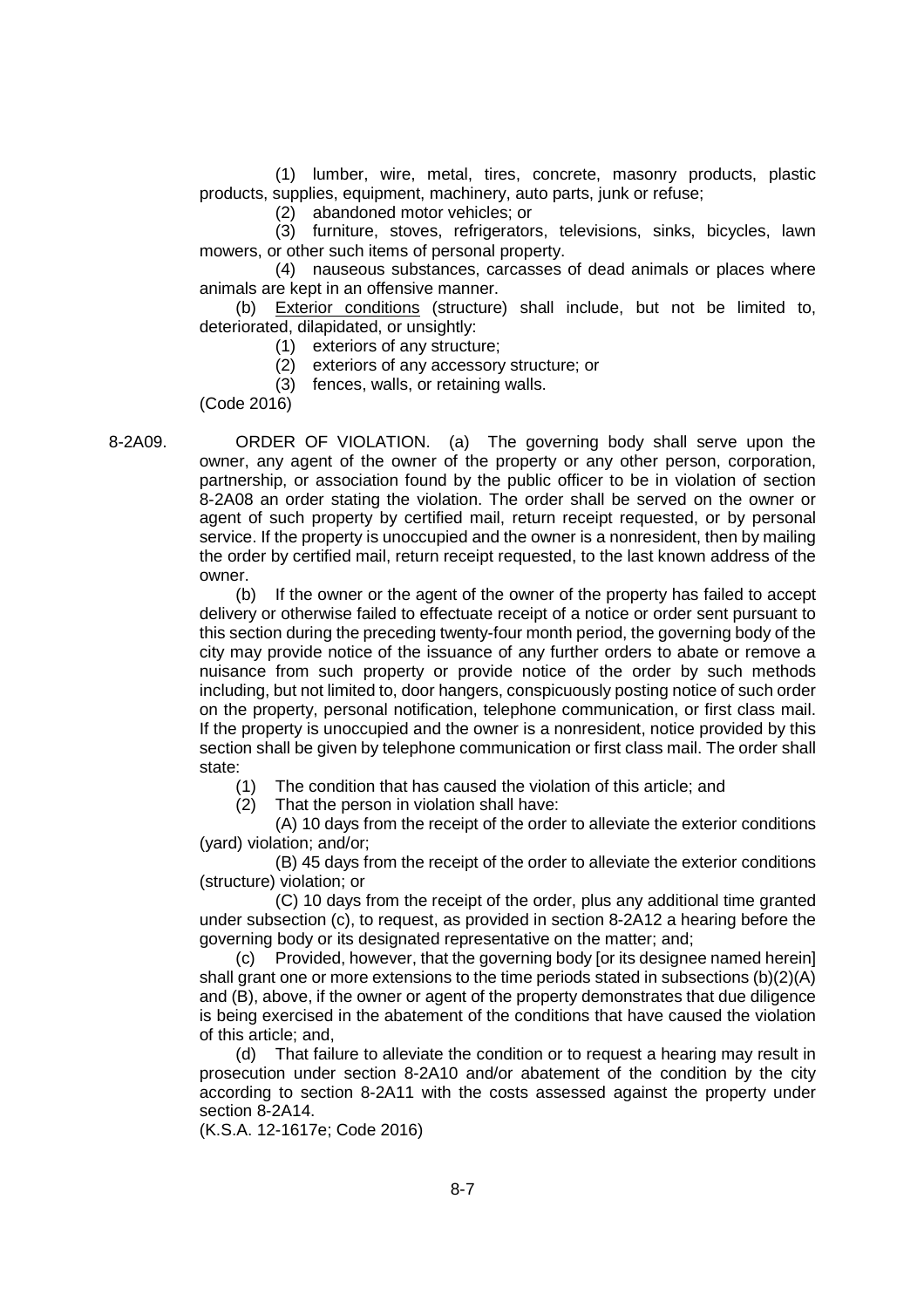- 8-2A10. PENALTY. The public officer may file a complaint in the municipal court against any person found to be in violation of section 8-2A08, provided however, that such person shall first have been sent an order of violation as provided in section 8-2A09 and that the person has neither alleviated the conditions causing the alleged violation nor requested a hearing before the governing body within the time periods specified in section 8-2A09. Upon such complaint in the municipal court, any person found to be in violation of section 8-2A08 shall upon conviction be punished by a fine of not less than \$50 nor more than \$100, or by imprisonment, for not more than 30 days, or by both such fine and imprisonment, for each offense. For the purposes of this article, a separate offense shall be deemed committed on each day during or on which such violation is permitted to exist. (Code 2016)
- 8-2A11. ABATEMENT. In addition to, or as an alternative to prosecution as provided in section 8-2A10, the public officer may seek to remedy violations of this article in the following manner. If a person to whom an order has been served pursuant to section 8-2A09 has neither alleviated the conditions causing the alleged violation nor requested a hearing before the governing body within the time periods specified in section 8-2A09, the public officer may present a resolution to the governing body for adoption authorizing the public officer or other agents of the city to abate the conditions causing the violation at the end of 10 days after passage of the resolution. The resolution shall further provide that the costs incurred by the city shall be charged against the lot or parcel of ground on which the nuisance was located as provided in section 8-2A14.

A copy of the resolution shall be served upon the person in violation in one of the following ways:

- (a) Personal service upon the person in violation;
- (b) Certified mail, return receipt requested; or

(c) In the event the whereabouts of such person are unknown and the same cannot be ascertained in the exercise of reasonable diligence, an affidavit to that effect shall be made by the public officer and filed with the city clerk, and the serving of the resolution shall be made by publishing the same once each week for two consecutive weeks in the official city newspaper and by posting a copy of the resolution on the premises where such condition exists.

(d) If the owner or the agent of the owner of the property has failed to accept delivery or otherwise failed to effectuate receipt of a notice or order sent pursuant to this section during the preceding twenty-four month period, the governing body of the city may provide notice of the issuance of any further orders to abate or remove a nuisance from such property or provide notice of the order by such methods including, but not limited to, door hangers, conspicuously posting notice of such order on the property, personal notification, telephone communication or first class mail. If the property is unoccupied and the owner is a nonresident, notice provided by this section shall be given by telephone communication or first class mail. (Code 2016)

8-2A12. HEARING. If a hearing is requested within the 10 day period as provided in section 8-2A09 such request shall be made in writing to the governing body. Failure to make a timely request for a hearing shall constitute a waiver of the person's right to contest the findings of the public officer. The hearing shall be held by the governing body or its designated representative as soon as possible after the filing of the request therefor, and the person shall be advised by the city of the time and place of the hearing at least five days in advance thereof. At any such hearing, the person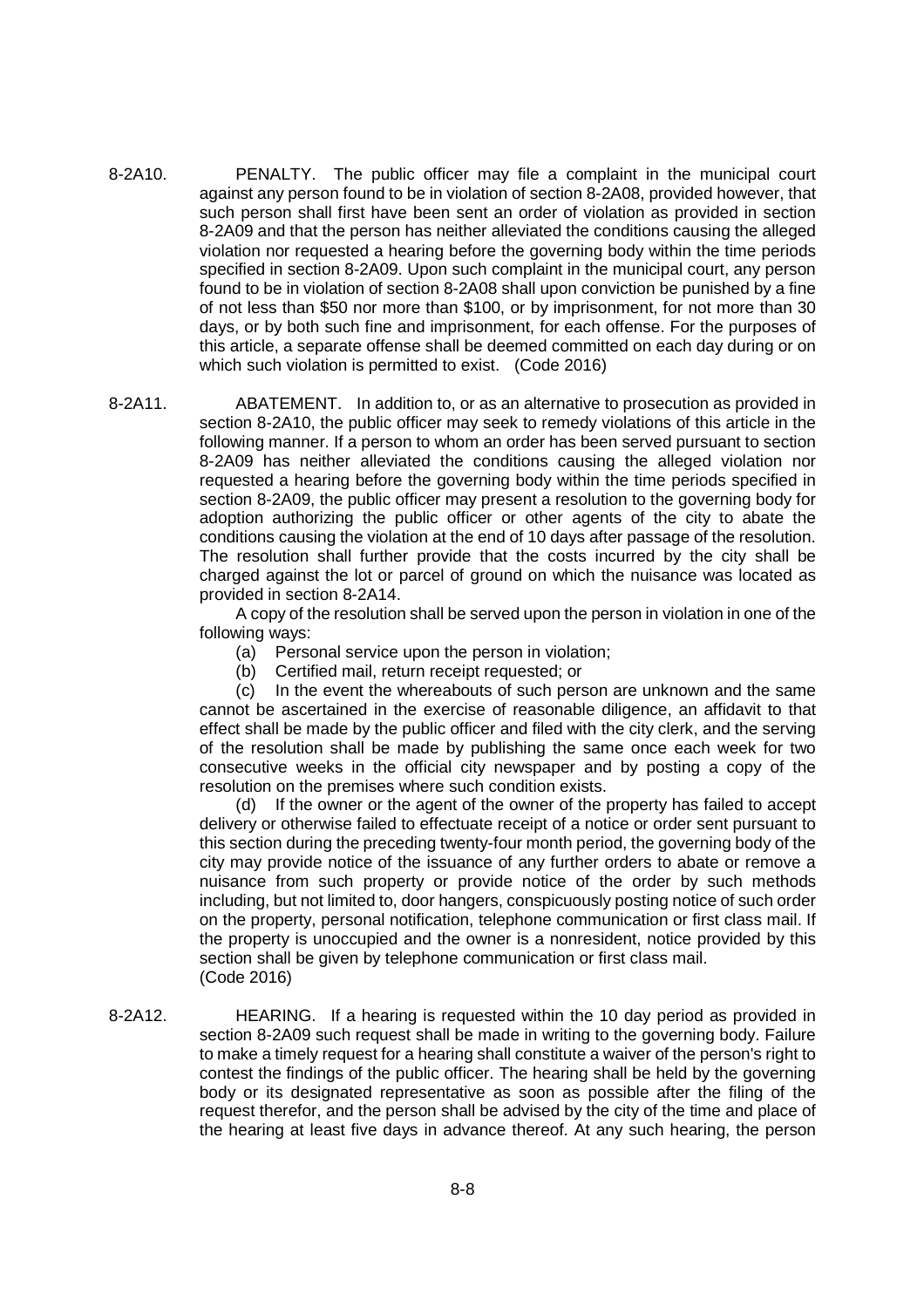may be represented by counsel, and the person and the city may introduce such witnesses and evidence as is deemed necessary and proper by the governing body or its designated representative. The hearing need not be conducted according to the formal rules of evidence. Upon conclusion of the hearing, the findings of the governing body or its designated representative shall be prepared in resolution form, adopted by the governing body, and the resolution shall be served upon the person in the manner provided in section 8-2A11. (Code 2016)

- 8-2A13. APPEALS. Any person affected by any determination of the governing body under sections 8-2A11:2A12 may appeal such determination in the manner provided by K.S.A. 60-2101. (Code 2016)
- 8-2A14. COSTS ASSESSED. If the city abates or removes the nuisance pursuant to section 8-2A11, the city shall give notice to the owner or his or her agent by certified mail, return receipt requested, of the total cost of the abatement or removal incurred by the city. The notice shall also state that the payment is due within 30 days following receipt of the notice. The city also may recover the cost of providing notice, including any postage, required by this section. The notice shall also state that if the cost of the removal or abatement is not paid within the 30-day period, the cost of the abatement or removal shall be collected in the manner provided by K.S.A. 12-1,115, and amendments thereto, or shall be assessed as special assessments and charged against the lot or parcel of land on which the nuisance was located and the city clerk, at the time of certifying other city taxes, shall certify the unpaid portion of the costs and the county clerk shall extend the same on the tax rolls of the county against such lot or parcel of land and it shall be collected by the county treasurer and paid to the city as other city taxes are collected and paid. The city may pursue collection both by levying a special assessment and in the manner provided by K.S.A. 12-1,115, and amendments thereto, but only until the full cost and applicable interest has been paid in full. (Code 2016)
- 8-2A15. CONSTRUCTION. Nothing in this article shall be construed to abrogate or impair the powers of the courts or of any department of the city to enforce any provisions of its laws nor to prevent or punish violations thereof. The powers conferred by this article shall be in addition to and supplemental to the powers conferred by the Kansas Constitution, by any other law or by ordinance. (Code 2016)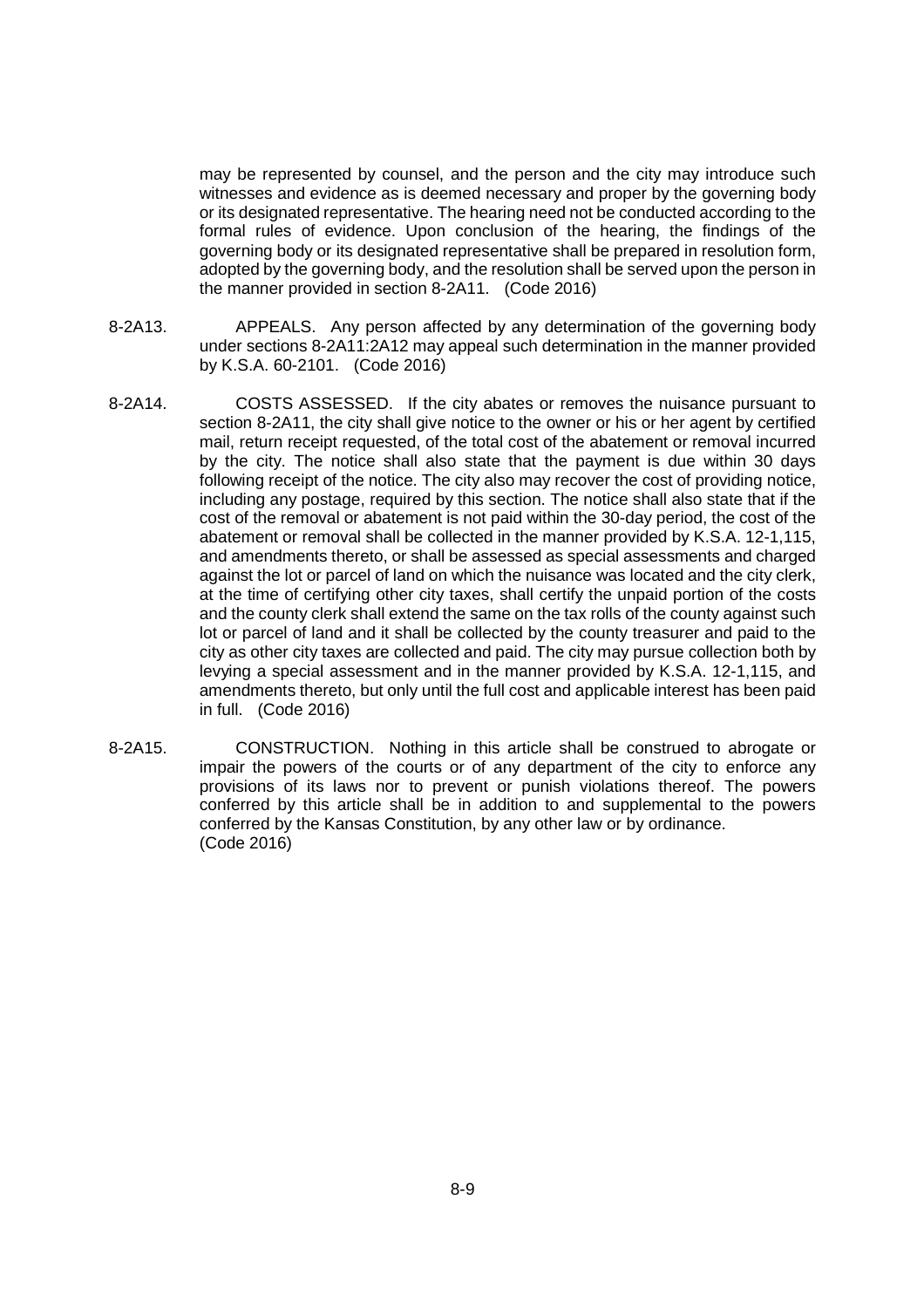# **ARTICLE 3. JUNKED MOTOR VEHICLES ON PRIVATE PROPERTY**

8-301. FINDINGS OF GOVERNING BODY. The governing body finds that junked, wrecked, dismantled, inoperative or abandoned vehicles affect the health, safety and general welfare of citizens of the city because they:

(a) Serves as a breeding ground for flies, mosquitoes, rats and other insects and rodents;

(b) Are a danger to persons, particularly children, because of broken glass, sharp metal protrusions, insecure mounting on blocks, jacks or other supports;

(c) Are a ready source of fire and explosion;

(d) Encourage pilfering and theft;

(e) Constitute a blighting influence upon the area in which they are located;

(f) Constitute a fire hazard because they frequently block access for fire equipment to adjacent buildings and structures.

(Ord. 163, Sec. 1; Code 2016)

8-302. DEFINITIONS. As used in this article, unless the context clearly indicates otherwise:

(a) Inoperable - means a condition of being junked, wrecked, wholly or partially dismantled, discarded, abandoned or unable to perform the function or purpose for which it was originally constructed;

(b) Vehicle - means, without limitation, any automobile, truck, tractor or motorcycle which as originally built contained an engine, regardless of whether it contains an engine at any other time. (Ord. 163, Sec. 2; Code 2016)

8-303. NUISANCES UNLAWFUL; DEFINED; EXCEPTIONS. It shall be unlawful for any person to maintain or permit any motor vehicle nuisance within the city.

(a) A motor vehicle nuisance is any motor vehicle which is parked in violation of city ordinance; or in a junked, wrecked or inoperable condition. Any one of the following conditions shall raise the presumption that a vehicle is junked, wrecked or inoperable;

(1) Absence of a current registration plate upon the vehicle;

(2) Placement of the vehicle or parts thereof upon jacks, blocks, or other supports;

(3) Absence of one or more parts of the vehicle necessary for the lawful operation of the vehicle upon street or highway.

(b) The provisions of this article shall not apply to:

(1) Any motor vehicle which is enclosed in a garage or other building;

(2) To the parking or storage of a vehicle inoperable for a period of 30 consecutive days or less; or

(3) To any person conducting a business enterprise in compliance with existing zoning regulations or who places such vehicles behind screening of sufficient size, strength and density to screen such vehicles from the view of the public and to prohibit ready access to stored vehicles by children. However, nothing in this subsection shall be construed to authorize the maintenance of a public nuisance. (Ord. 221; Code 2016)

8-304. PUBLIC OFFICER. The city council shall designate a public officer to be charged with the administration and enforcement of this article. (Ord. 163, Sec. 4; Code 2016)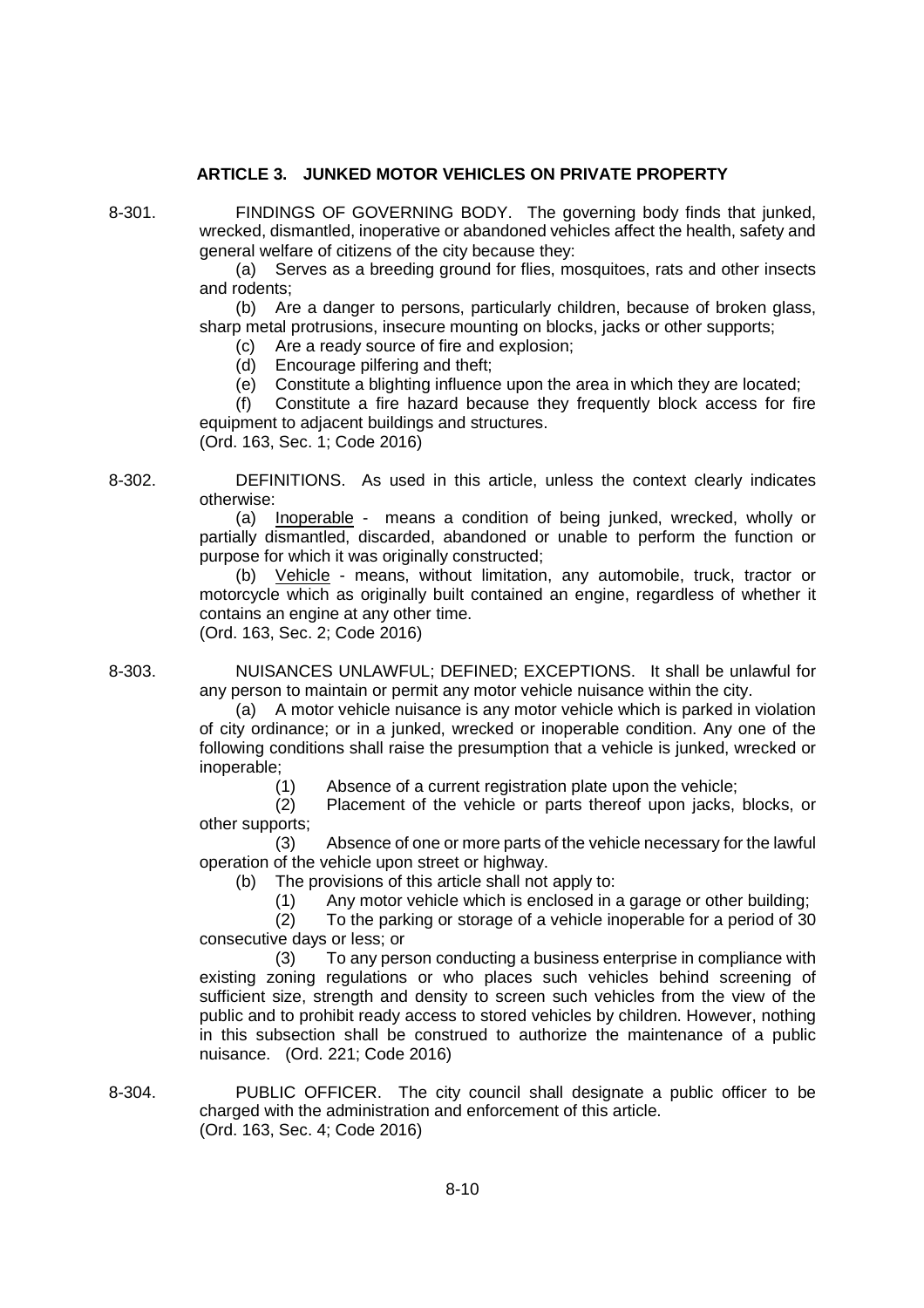- 8-305. COMPLAINTS; INQUIRY AND INSPECTION. The public officer shall make inquiry and inspection of premises upon receiving a complaint or complaints in writing signed by two or more persons stating that a nuisance exists and describing the same and where located or is informed that a nuisance may exist by the board of health, chief of police or the fire chief. The public officer may make such inquiry and inspection when he or she observes conditions which appear to constitute a nuisance. Upon making any inquiry and inspection the public officer shall make a written report of findings. (Ord. 163, Sec. 5; Code 2016)
- 8-306. RIGHT OF ENTRY. The public officer has the right of access and entry upon private property at any reasonable time for the purpose of making inquiry and inspection to determine if a nuisance exists. (Ord. 163, Sec. 6; Code 2016)
- 8-307. ORDER OF VIOLATION. (a) The governing body shall serve upon the owner, any agent of the owner of the property or any other person, corporation, partnership or association found by the public officer to be in violation of section 8-303 an order stating the violation. The order shall be served on the owner or agent of such property by certified mail, return receipt requested, or by personal service. If the property is unoccupied and the owner is a nonresident, then by mailing the order by certified mail, return receipt requested, to the last known address of the owner.

(b) If the owner or the agent of the owner of the property has failed to accept delivery or otherwise failed to effectuate receipt of a notice or order sent pursuant to this section during the preceding twenty-four month period, the governing body of the city may provide notice of the issuance of any further orders to abate or remove a nuisance from such property or provide notice of the order by such methods including, but not limited to, door hangers, conspicuously posting notice of such order on the property, personal notification, telephone communication or first class mail. If the property is unoccupied and the owner is a nonresident, notice provided by this section shall be given by telephone communication or first class mail. (K.S.A. 12-1617e; Ord. 163, Sec. 7; Code 2016)

8-308. SAME; CONTENTS. The order shall state the condition(s) which is (are) in violation of section 8-303. The order shall also inform the person, corporation, partnership or association that

> (a) He, she or they shall have 10 days from receipt of the order to abate the condition(s) in violation of section 8-303; or

> (b) He, she or they have 10 days from receipt of the order to request a hearing before the governing body or its designated representative of the matter as provided by section 8-312;

> (c) Failure to abate the condition(s) or to request a hearing within the time allowed may result in prosecution as provided by section 8-309 and/or abatement of the condition(s) by the city as provided by section 8-310. (Ord. 163, Sec. 8; Code 2016)

8-309. FAILURE TO COMPLY; PENALTY. Should the person fail to comply with the order to abate the nuisance or request a hearing, the public officer may file a complaint in the municipal court of the city against such person and upon conviction of any violation of provisions of section 8-303, be fined in an amount not to exceed \$100 or be imprisoned not to exceed 30 days or be both fined and imprisoned. Each day during or on which a violation occurs or continues after notice has been served shall constitute an additional or separate offense. (Code 2016)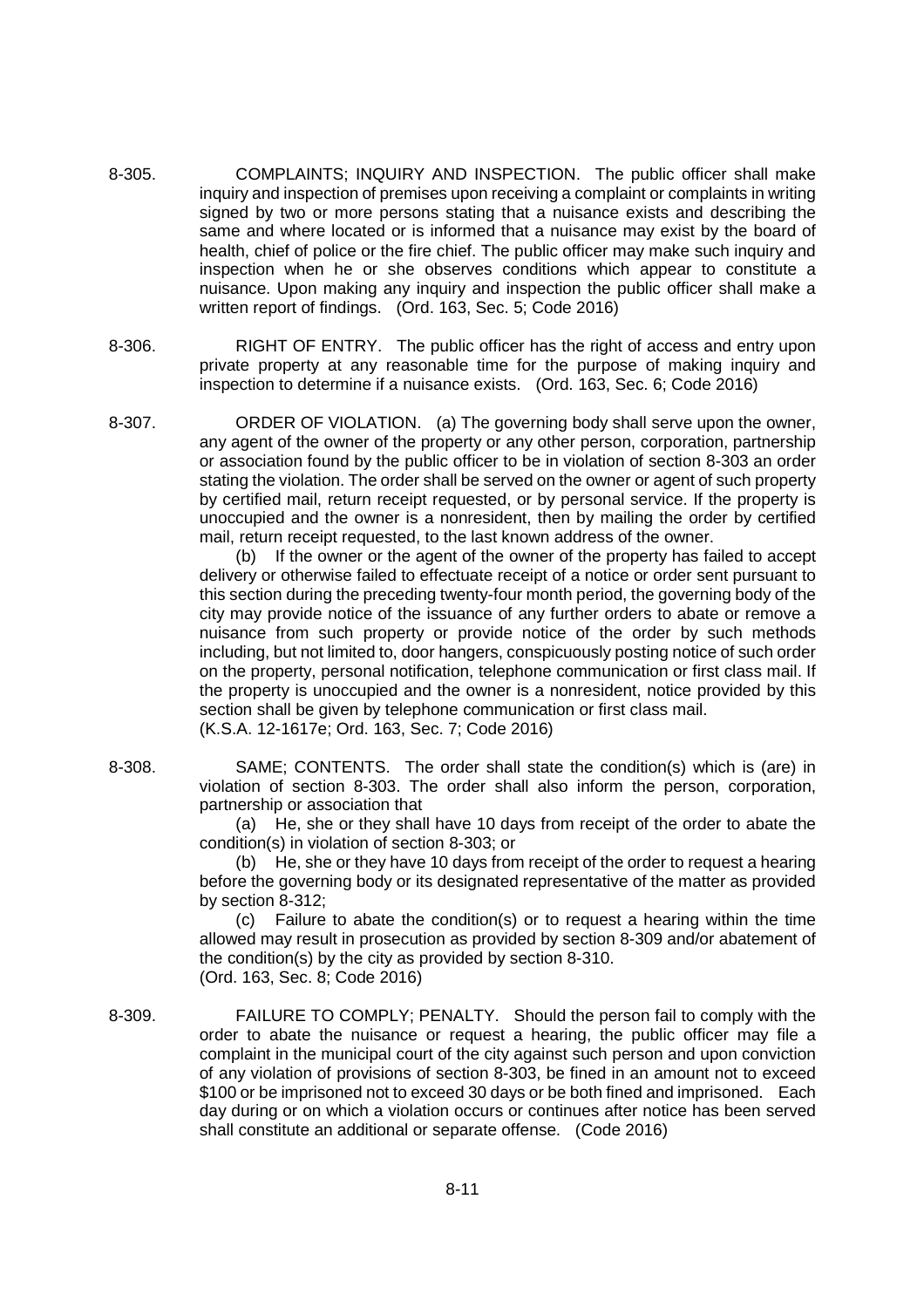8-310. ABATEMENT. In addition to, or as an alternative to prosecution as provided in section 8-309, the public officer may seek to remedy violations of this article in the following manner. If a person to whom an order has been sent pursuant to section 8-307 has neither alleviated the conditions causing the alleged violation or requested a hearing before the governing body within the time period specified in section 8-308, the public officer may present a resolution to the governing body for adoption authorizing the public officer or other agents of the city to abate the conditions causing the violation at the end of 10 days after passage of the resolution.

The resolution shall further provide that the costs incurred by the city shall be charged against the lot or parcel of ground on which the nuisance was located as provided in section 8-313. A copy of the resolution shall be served upon the person in violation in one of the following ways:

- (a) Personal service upon the person in violation;
- (b) Service by certified mail, return receipt requested; or (c) In the event the whereabouts of such person are unl

In the event the whereabouts of such person are unknown and the same cannot be ascertained in the exercise of reasonable diligence, an affidavit to that effect shall be made by the public officer and filed with the city clerk, and the serving of the resolution shall be made by publishing the same once each week for two consecutive weeks in the official city newspaper and by posting a copy of the resolution on the premises where such condition exists.

(d) If the owner or the agent of the owner of the property has failed to accept delivery or otherwise failed to effectuate receipt of a notice or order sent pursuant to this section during the preceding twenty-four month period, the governing body of the city may provide notice of the issuance of any further orders to abate or remove a nuisance from such property or provide notice of the order by such methods including, but not limited to, door hangers, conspicuously posting notice of such order on the property, personal notification, telephone communication or first class mail. If the property is unoccupied and the owner is a nonresident, notice provided by this section shall be given by telephone communication or first class mail. (Ord. 163, Sec. 9; Code 2016)

8-311. DISPOSITION OF VEHICLE; RECOVERY OF VEHICLE. (a) Disposition of any motor vehicle removed and abated from private property pursuant to this article shall be as provided by K.S.A. Supp. 8-1102, as amended.

(b) Any person attempting to recover a motor vehicle impounded as provided in this article, shall show proof of valid registration and ownership of the motor vehicle before the motor vehicle shall be released. In addition, the person desiring the release of the motor vehicle shall pay all reasonable costs associated with the impoundment of the motor vehicle, including transportation and storage fees, prior to the release of the motor vehicle. (Ord. 163, Sec. 10; Code 2016)

8-312. HEARING. If a hearing is requested within the 10 day period as provided in section 8-308, such request shall be made in writing to the governing body. Failure to make a timely request for a hearing shall constitute a waiver of the person's right to contest the findings of the public officer. The hearing shall be held by the governing body or its designated representative as soon as possible after the filing of the request therefore, and the person shall be advised by the city of the time and place of the hearing at least five days in advance thereof. At any such hearing, the person may be represented by counsel, and the person and the city may introduce such witnesses and evidence as is deemed necessary and proper by the governing body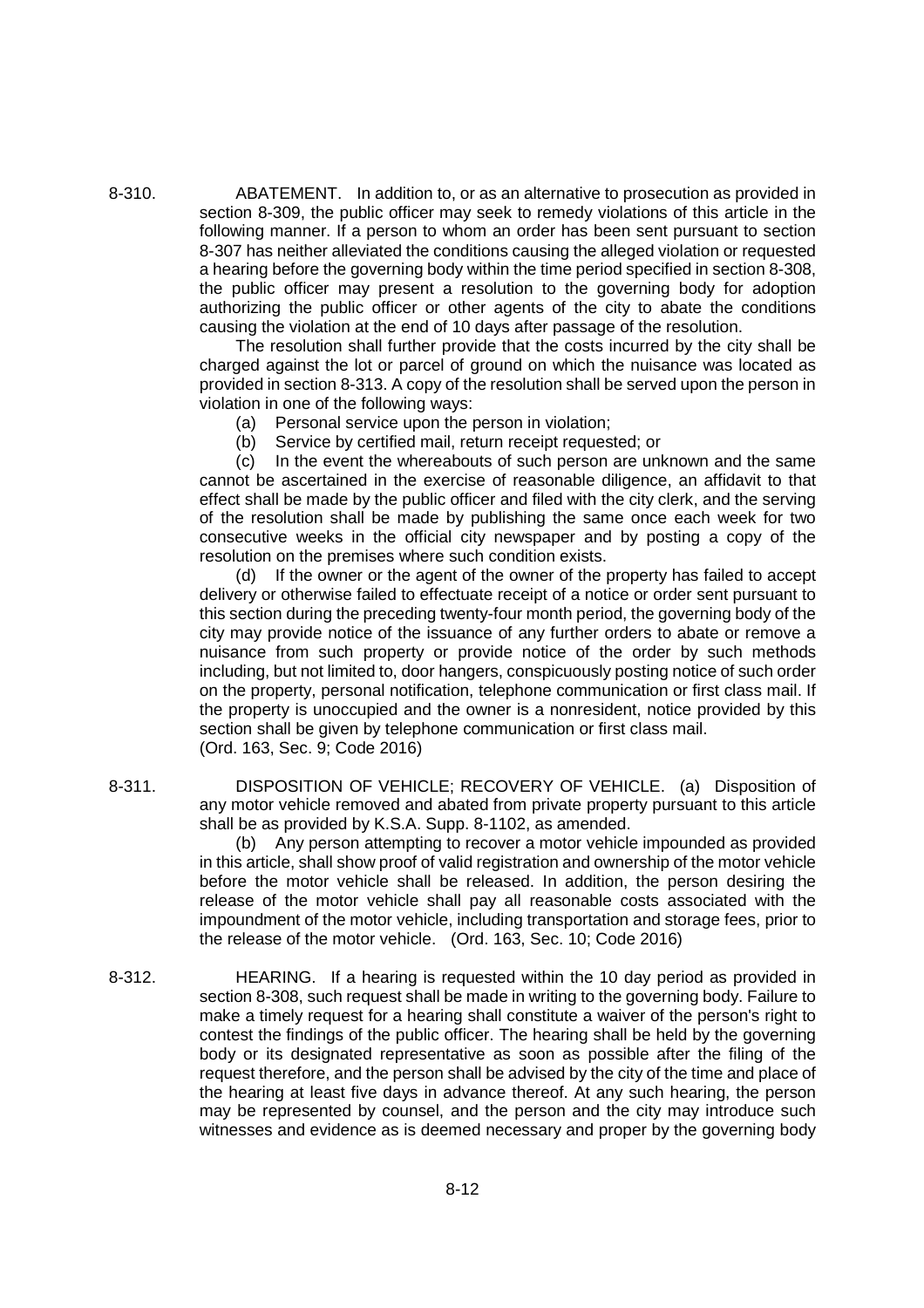or its designated representative. The hearing need not be conducted according to the formal rules of evidence. Upon conclusion of the hearing, the findings of the governing body or its designated representative shall be prepared in resolution form, adopted by the governing body, and the resolution shall be served upon the person in the matter provided in section 8-310. (Ord. 163, Sec. 11; Code 2016)

8-313. COSTS ASSESSED. If the city abates or removes the nuisance pursuant to section 8-310, the city shall give notice to the owner or his or her agent by certified mail, return receipt requested, of the total cost of the abatement or removal incurred by the city. The notice shall also state that the payment is due within 30 days following receipt of the notice. The city also may recover the cost of providing notice, including any postage, required by this section. The notice shall also state that if the cost of the removal or abatement is not paid within the 30-day period, the cost of the abatement or removal shall be collected in the manner provided by K.S.A. 12-1,115, and amendments thereto, or shall be assessed as special assessments and charged against the lot or parcel of land on which the nuisance was located and the city clerk, at the time of certifying other city taxes, shall certify the unpaid portion of the costs and the county clerk shall extend the same on the tax rolls of the county against such lot or parcel of land and it shall be collected by the county treasurer and paid to the city as other city taxes are collected and paid. The city may pursue collection both by levying a special assessment and in the manner provided by K.S.A. 12-1,115, and amendments thereto, but only until the full cost and applicable interest has been paid in full. (Ord. 163, Sec. 12; Code 2016)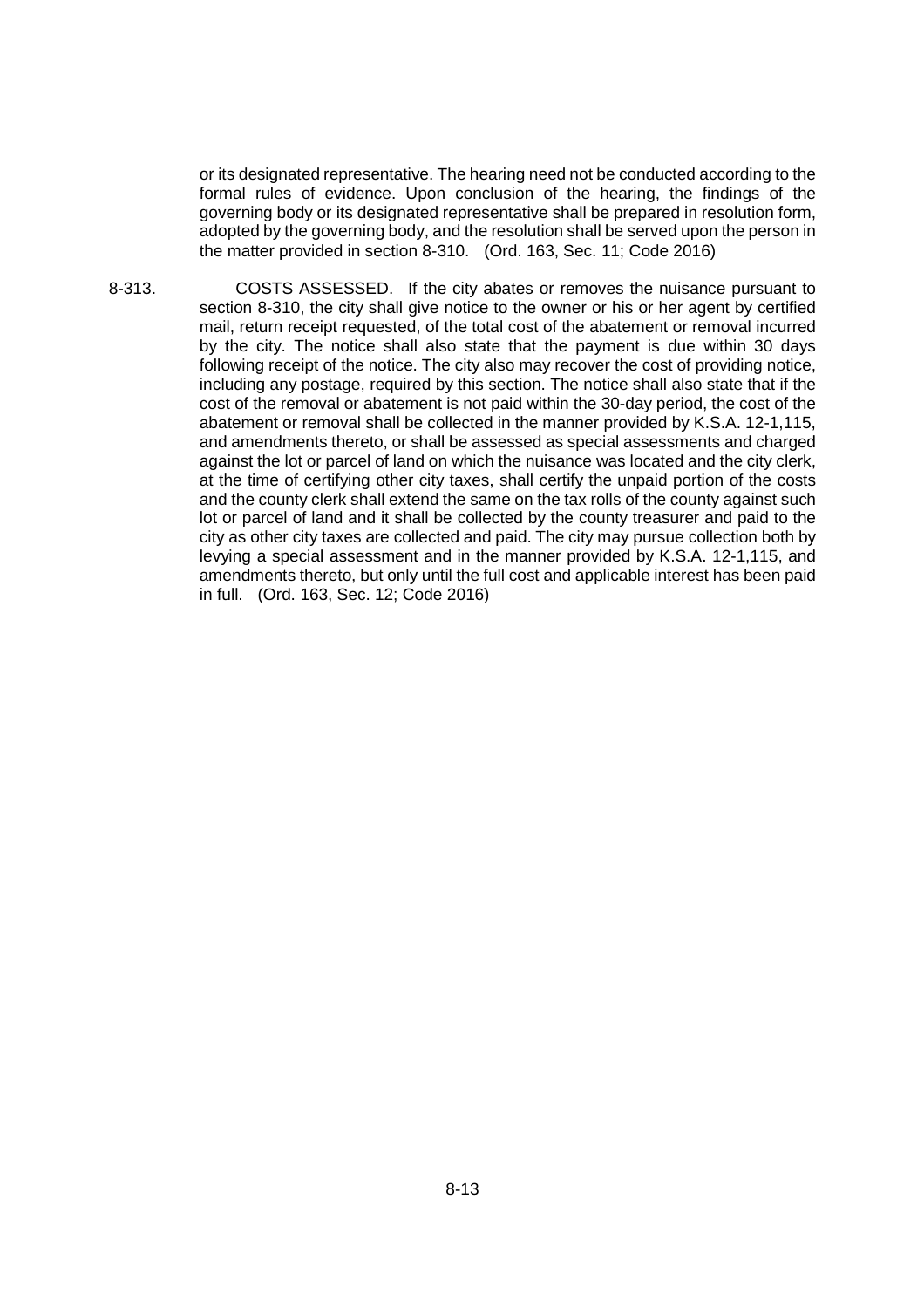# **ARTICLE 4. WEEDS**

8-401. WEEDS TO BE REMOVED. It shall be unlawful for any owner, agent, lessee, tenant, or other person occupying or having charge or control of any premises to permit weeds to remain upon said premises or any area between the property lines of said premises and the centerline of any adjacent street or alley, including but not specifically limited to sidewalks, streets, alleys, easements, rights-of-way and all other areas, public or private. All weeds as hereinafter defined are hereby declared a nuisance and are subject to abatement as hereinafter provided. (Ord. 220; Code 2016)

8-402. DEFINITIONS. Weeds as used herein, means any of the following:

(a) Brush and woody vines shall be classified as weeds;

(b) Weeds and grasses which may attain such large growth as to become, when dry, a fire menace to adjacent improved property;

(c) Weeds which bear or may bear seeds of a downy or wingy nature.

(d) Weeds which are located in an area which harbors rats, insects, animals, reptiles, or any other creature which either may or does constitute a menace to health, public safety or welfare;

(e) Weeds and grasses on or about residential property which, because of its height, has a blighting influence on the neighborhood. Any such weeds and indigenous grasses shall be presumed to be blighting if they exceed 9 inches in height.

(Ord. 220; Code 2016)

8-403. PUBLIC OFFICER; NOTICE TO REMOVE. (a) The city council shall designate a public officer to be charged with the administration and enforcement of this article. The public officer or authorized assistant shall give written notice to the owner, occupant or agent of such property by certified mail, return receipt requested, or by personal service to cut or destroy weeds; provided, however, that if the property is unoccupied and the owner is a nonresident, such notice shall be sent by certified, return receipt requested, to the last known address of the owner. Such notice shall only be given once per calendar year.

(b) The notice to be given hereunder shall state:

(1) that the owner, occupant or agent in charge of the property is in violation of the city weed control law;

(2) that the owner, occupant or agent in control of the property is ordered to cut or destroy the weeds within 10 days of the receipt of the notice;

(3) that the owner, occupant or agent in control of the property may request a hearing before the governing body or its designated representative within five days of the receipt of the notice or, if the owner is unknown or a nonresident, and there is no resident agent, 10 days after notice has been published by the city clerk in the official city newspaper;

(4) that if the owner, occupant or agent in control of the property does not cut or destroy the weeds or fails to request a hearing within the allowed time the city or its authorized agent will cut or destroy the weeds and assess the cost of the cutting or destroying the weeds, including a reasonable administrative fee, against the owner, occupant or agent in charge of the property;

(5) that the owner, occupant or agent in control of the property will be given an opportunity to pay the assessment, and if it is not paid within 30 days of such notice, it will be added to the property tax as a special assessment;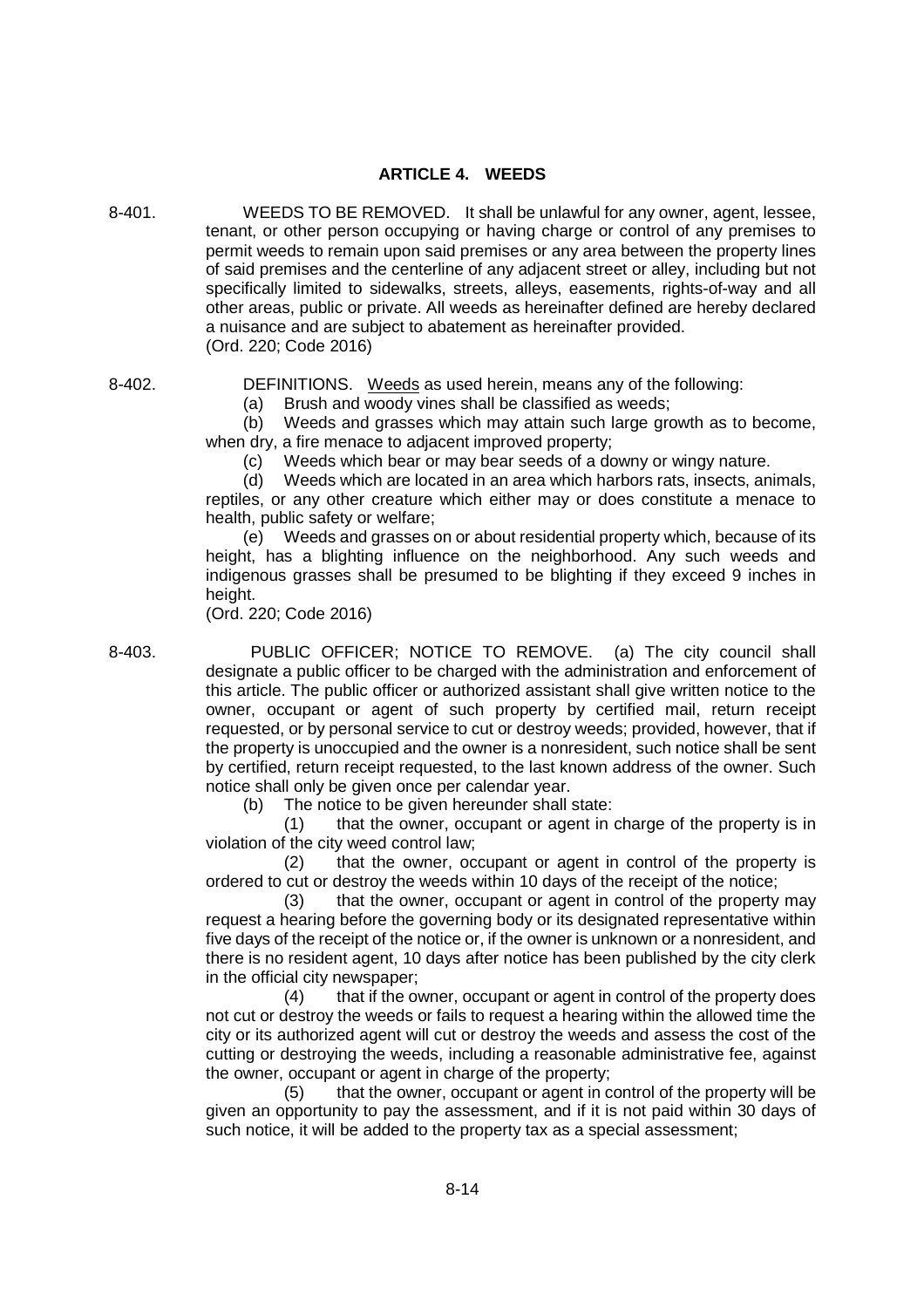(6) that no further notice will be given during the current calendar year prior to the removal of weeds from the property; and,

(7) that the public officer should be contacted if there are questions regarding the order.

(c) If there is a change in the record owner of title to property subsequent to the giving of notice pursuant to this subsection, the city may not recover any costs or levy an assessment for the costs incurred by the cutting or destruction of weeds on such property unless the new record owner of title to such property is provided notice as required by this article.

(Ord. 220; Code 2016)

8-404. ABATEMENT; ASSESSMENT OF COSTS. (a) If the owner, occupant or agent in charge of the property has neither alleviated the conditions causing the alleged violation nor requested a hearing within the time periods specified in section 8-403, the public officer or an authorized assistant shall abate or remove the conditions causing the violation.

> (b) If the city abates or removes the nuisance pursuant to this section, the city shall give notice to the owner or his or her agent by certified mail, return receipt requested, of the total cost of the abatement or removal incurred by the city. The notice shall also state that the payment is due within 30 days following receipt of the notice. The city also may recover the cost of providing notice, including any postage, required by this section.

> (c) The notice shall also state that if the cost of the removal or abatement is not paid within the 30-day period, the cost of the abatement or removal shall be collected in the manner provided by K.S.A. 12-1,115, and amendments thereto, or shall be assessed as special assessments and charged against the lot or parcel of land on which the nuisance was located and the city clerk, at the time of certifying other city taxes, shall certify the unpaid portion of the costs and the county clerk shall extend the same on the tax rolls of the county against such lot or parcel of land and it shall be collected by the county treasurer and paid to the city as other city taxes are collected and paid. The city may pursue collection both by levying a special assessment and in the manner provided by K.S.A. 12-1,115, and amendments thereto, but only until the full cost and applicable interest has been paid in full. (K.S.A. 12-1617f; Ord.220; Code 2016)

- 8-405. RIGHT OF ENTRY. The public officer, and the public officer's authorized assistants, employees, contracting agents or other representatives are hereby expressly authorized to enter upon private property at all reasonable hours for the purpose of cutting, destroying and/or removing such weeds in a manner not inconsistent with this article. (Ord. 220; Code 2016)
- 8-406. UNLAWFUL INTERFERENCE. It shall be unlawful for any person to interfere with or to attempt to prevent the public officer or the public officer's authorized representative from entering upon any such lot or piece of ground or from proceeding with such cutting and destruction. Such interference shall constitute a code violation. (Ord. 220; Code 2016)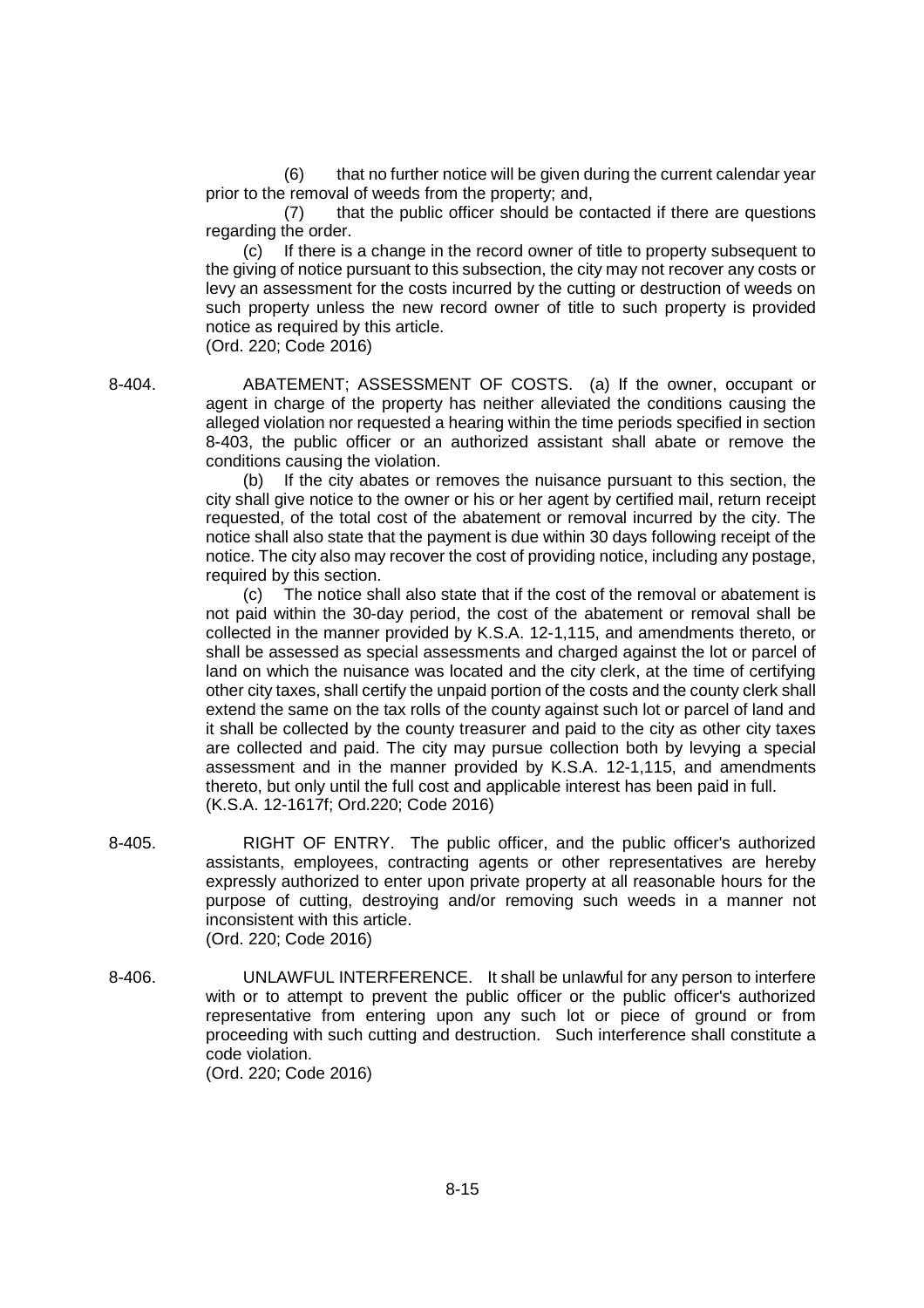8-407. NOXIOUS WEEDS. (a) Nothing in this article shall affect or impair the rights of the city under the provisions of Chapter 2, Article 13 of the Kansas Statutes Annotated, relating to the control and eradication of certain noxious weeds.

> (b) For the purpose of this article, the term noxious weeds shall mean kudzu (Pueraria lobata), field bindweed (Convolvulus arvensis), Russian knapweed (Centaurea repens), hoary cress (Cardaria draba), Canada thistle (Cirsium arvense), quackgrass (Agropyron repens), leafy spurge (Euphorbia esula), bur ragweed (Ambrosia grayii), pignut (Hoffmannseggia densiflora), musk (nodding) thistle (Carduus nutans L.), Johnson grass (Sorghum halepense), and sericea lespedeza (Lespedeza cuneata)

(K.S.A. 2-1314; Ord. 220; Code 2016)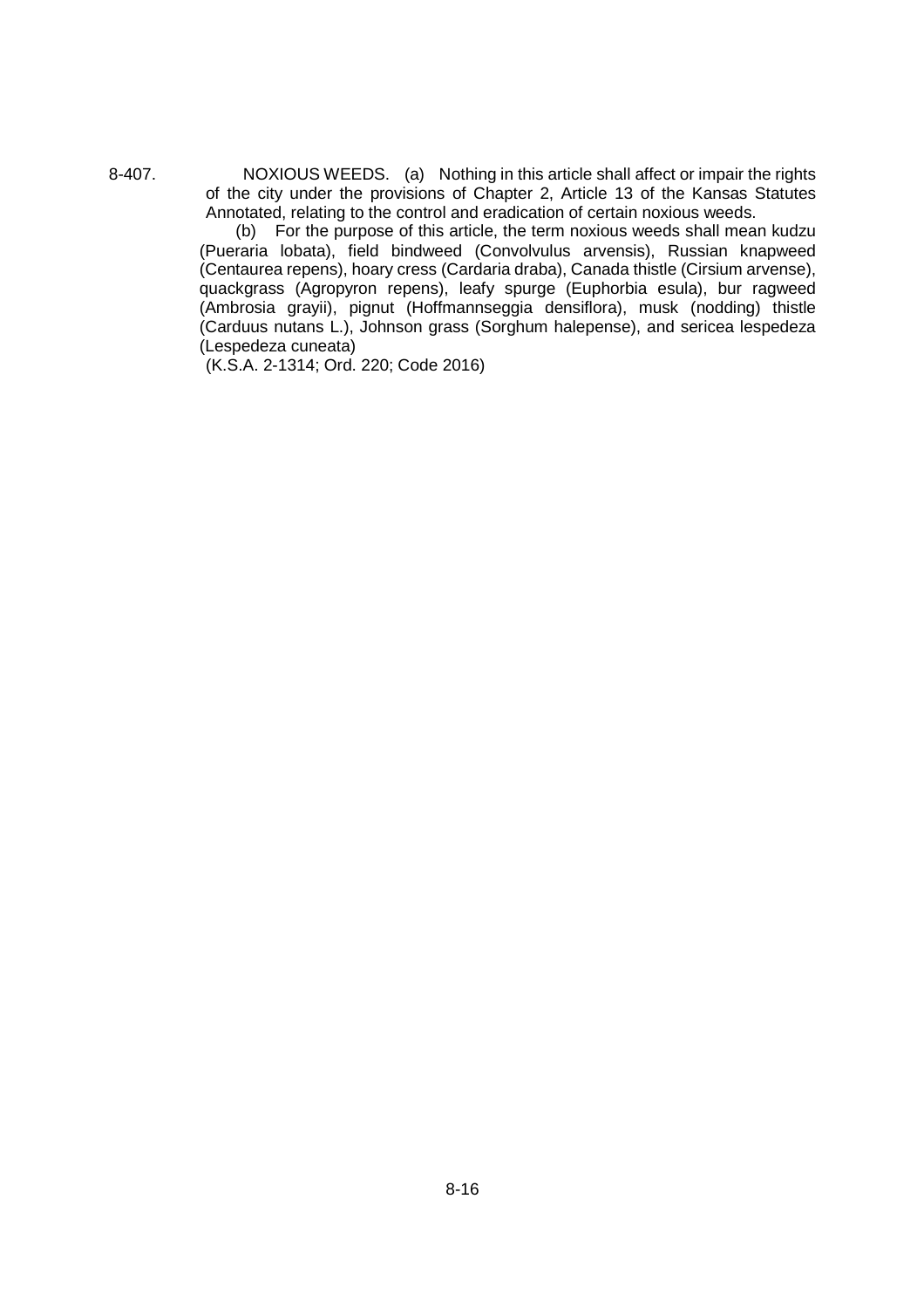# **ARTICLE 5. MINIMUM HOUSING CODE**

- 8-501. TITLE. This article shall be known as the "Minimum Standard for Housing and Premises Code," and will be referred to herein as "this code." (Code 2016)
- 8-502. GENERAL. Buildings used in whole or in part as a home or residence of a single family or person and every building used in whole or in part as a home or residence of two or more persons or families living in separate apartments and all premises, either residential or non-residential, shall conform to the requirements of this code. (Code 2016)
- 8-503. DECLARATION OF POLICY. The governing body declares the purpose of this code is to protect, preserve, and promote the physical and mental health of the people, investigate and control communicable diseases, regulate privately and publicly-owned structures or dwellings, and all premises for the purpose of sanitation and public health, general appearance, and protect the safety of the people and promote the general welfare by legislation which shall be applicable to all dwellings, structures and premises now in existence or hereafter constructed or developed and which legislation:

(a) Establishes minimum standards for basic equipment and facilities for light, ventilation and heating, for safety from fire, for the use and location and amount of space for human occupancy, and for safe and sanitary maintenance;

(b) Establishes standards concerning unsightly and blighted buildings and premises, both residential and non-residential structures.

(c) Determines the responsibilities of owners, operators and occupants.

(d) Provides for the administration and enforcement thereof.

(Code 2016)

8-504. DEFINITIONS. The following definitions shall apply to the enforcement of this code:

> (a) Basement - shall mean a portion of a building located partly underground, but having less than half its clear floor-to-ceiling height below the average grade of the adjoining ground.

> (b) Cellar - shall mean a portion of a building located partly or wholly underground, and having half or more than half of its clear floor-to-ceiling height below the average grade of the adjoining ground.

> (c) Dwelling - shall mean any building which is wholly or partly used or intended to be used for living or sleeping by human occupants: provided, that temporary housing hereinafter defined shall not be regarded as a dwelling.

> (d) Dwelling Unit - shall mean any room or group of rooms located within a dwelling and forming a single habitable unit with facilities which are used, or intended to be used for living, sleeping, cooking and eating.

> (e) Habitable Dwelling - shall mean any structure or part thereof that shall be used as a home or place of abode by one or more persons.

> (f) Habitable Room - shall mean a room designed to be used for living, sleeping, eating or cooking purposes, excluding bathrooms, toilet rooms, closets, halls and storage places, or other similar places, not used by persons for extended periods.

> (g) Infestation - shall mean the presence, within or around a dwelling, of insects, rodents, or other pests.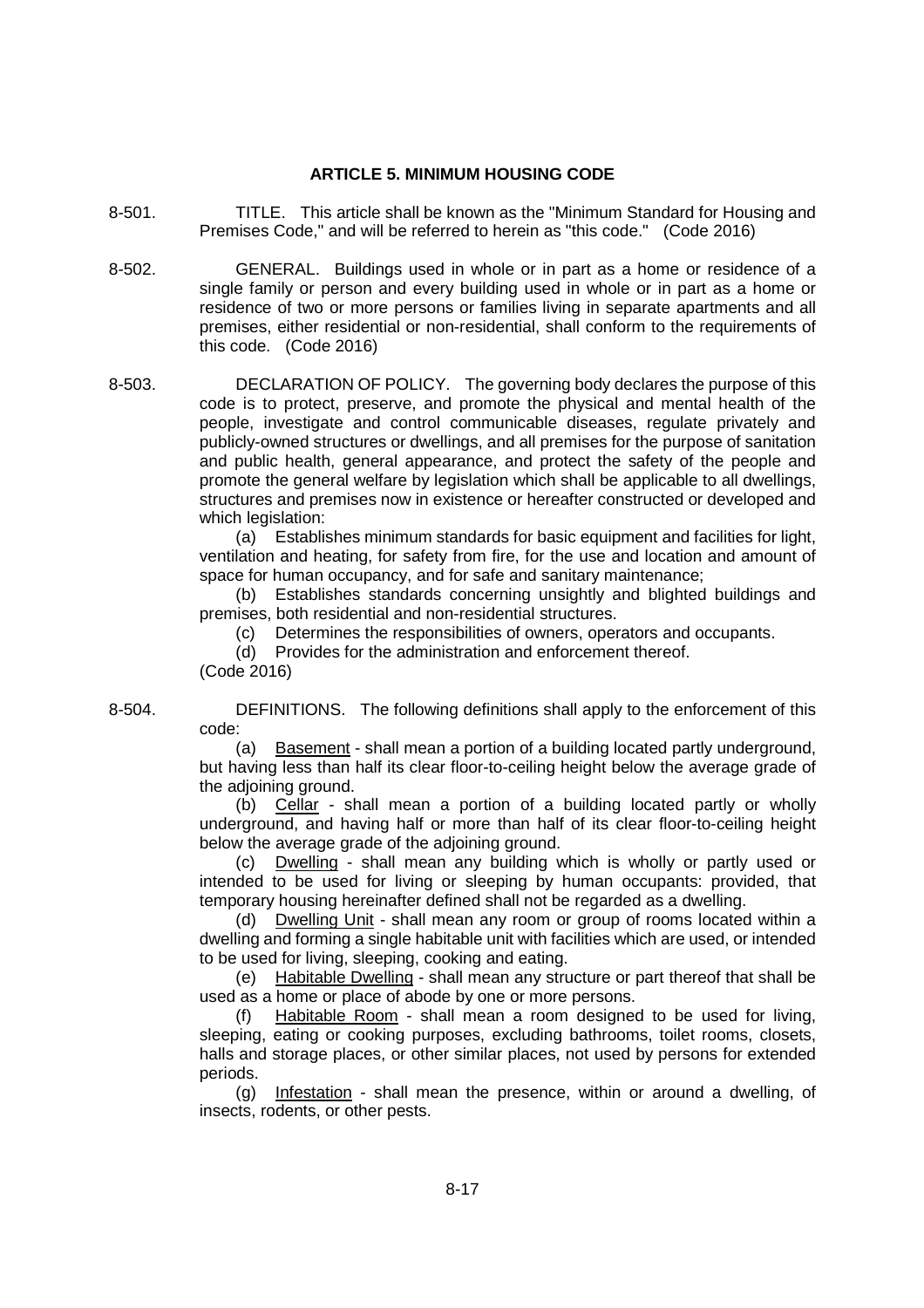(h) Multiple Dwelling - shall mean any dwelling containing more than two dwelling units.

(i) Occupant - shall mean any person, over one year of age, living, sleeping, cooking, or eating in, or having actual possession of, a dwelling unit or rooming unit.

(j) Operator - shall mean any person who has charge, care, owns, or has control of a premise or of a building or structure or part thereof, in which dwelling units or rooming units are let.

(k) Owner - shall mean any person, firm, or corporation, who jointly or severally along with others, shall be in actual possession of, or have charge, care and control of any structure or dwelling unit or premises within the city as owner, employee, or agent of the owner, or as trustee or guardian of the estate or person of the title holder, and such person shall be deemed and taken to be the owner or owner of such property within the true intent and meaning of this code and shall be bound to comply with the provisions of this article to the same extent as the record owner and notice to any such person shall be deemed and taken to be a good and sufficient notice as if such person or persons were actually the record owner or owner of such property.

(l) Person - shall mean and include any individual, firm, corporation, association or partnership.

(m) Plumbing - shall mean and include all of the following supplied facilities and equipment: gas or fuel pipes, gas or fuel burning equipment, water pipes, garbage disposal units, waste pipes, water closets, sinks, installed dishwashers, lavatories, bathtubs, shower baths, installed clothes- washing machines, catch basins, drains, vents and any other similar supplied fixtures, together with all connections to water, sewer, gas or fuel lines.

(n) Premise - shall mean any lot or land area, either residential or nonresidential, not covered by a structure and which is subject to a city tax in part or in whole.

(o) Public Officer - shall be as designated from time to time by the city council.

(p) Rooming House - shall mean any dwelling, or that part of a dwelling containing one or more rooming units in which space is let by the owner or operator to three or more persons who are not husband and wife, son or daughter, mother or father, or sister or brother of the owner or operator.

(q) Rooming Unit - shall mean any room or group of rooms forming a single habitable unit used or intended to be used for living and sleeping, but not for cooking or eating purposes.

(r) Refuse. - For the purpose of this article refuse shall include garbage, and trash.

(1) Garbage - shall mean any accumulation of animal, fruit or vegetable waste matter that attends the preparation of, use of, cooking of, delivering of, or storage of meats, fish, fowl, fruit or vegetable.

(2) Trash (Combustible). - For the purpose of this article combustible trash shall mean waste consisting of papers, cartons, boxes, barrels, wood and excelsior, tree branches, yard trimmings, wood furniture, bedding and leaves, or any other combustible materials.

(3) Trash (Non-Combustible). - For the purpose of this article noncombustible trash shall mean waste consisting of metals, tin cans, glass, crockery, other mineral refuse and ashes and street rubbish and sweepings, dirt, sand, concrete scrap, or any other non-combustible material.

(s) Structure - shall mean anything constructed or erected on the ground or attached to something having a location on the ground.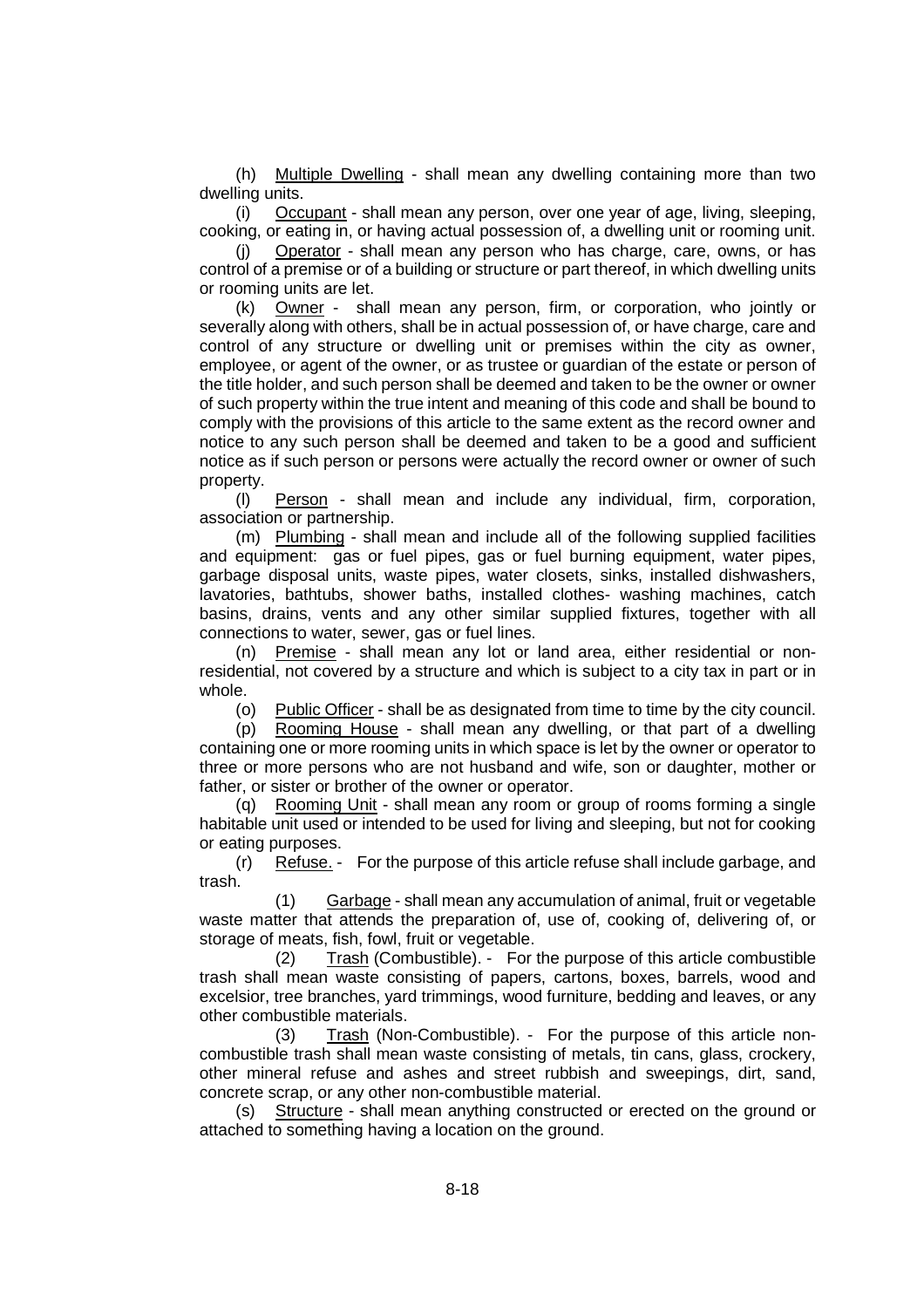(t) Supplied - shall mean paid for, furnished, or provided by or under the control of, the owner or operator.

(u) Temporary Housing - shall mean any tent, trailer, or other structure used for human shelter which is designed to be transportable and which is not attached to the ground, house or building or another structure, or to any utilities system on the same premises for more than 30 consecutive days, except when located in a mobile home court duly licensed under laws of the city.

(v) Words - Meanings. - Whenever the words "dwelling," "dwelling unit," "rooming house," "rooming unit," "premises," are used in this article, they shall be construed as though they were followed by the words "or any part thereof." (Code 2016)

8-505. DUTY OF OCCUPANT OR OWNER OF OCCUPIED OR UNOCCUPIED BUILDING AND ITS PREMISES OR VACANT PREMISES. (a) It shall be the duty of the owner of every occupied or unoccupied dwelling, building and premises or vacant premise, including all yards, lawns and courts to keep such property clean and free from any accumulation of filth, rubbish, garbage, or any similar matter as covered by sections 8-508:509.

(b) It shall be the duty of each occupant of a dwelling unit to keep in clean condition the portion of the property which he or she occupies and of which he or she has exclusive control, to comply with the rules and regulations, to place all garbage and refuse in proper containers. Where care of the premise is not the responsibility of the occupant then the owner is responsible for violations of this code applicable to the premise.

(c) If receptacles are not provided by the owner, then the occupant shall provide receptacles as may be necessary to contain all garbage and trash.

(d) Every occupant of a dwelling containing a single dwelling unit shall be responsible for the extermination of any insects, rodents or other pests therein or on the premises; and every occupant of a dwelling unit in a dwelling containing more than one dwelling unit shall be responsible for such extermination whenever his or her dwelling unit is the unit primarily infested.

(e) Notwithstanding, the foregoing provisions of this section, whenever infestation is caused by failure of the owner to maintain a dwelling in a vermin proof or reasonable insect-proof condition, extermination shall be the responsibility of the owner and operator.

(f) Whenever infestation exists in two or more of the dwelling units in any dwelling, or in the shared or public parts of any dwelling containing two or more dwelling units, extermination thereof shall be the responsibility of the owner. (Code 2016)

8-506. REGULATIONS FOR THE USE AND OCCUPANCY OF DWELLINGS. No person shall occupy as owner-occupant or let to another for occupancy any dwelling or dwelling unit, for the purpose of living, sleeping, cooking, or eating therein, which does not comply with the following requirements. The following requirements are hereby declared essential to the health and safety of the occupants of such dwelling or dwelling unit:

> (a) Attached Garages or Non-dwelling Areas. All non-dwelling occupancies shall be separated from the dwelling unit by a fire resistant wall and if the dwelling and garage are covered by a common or connecting roof, then the ceiling also must have a fire resistance rating of not less than one hour as defined in the building code.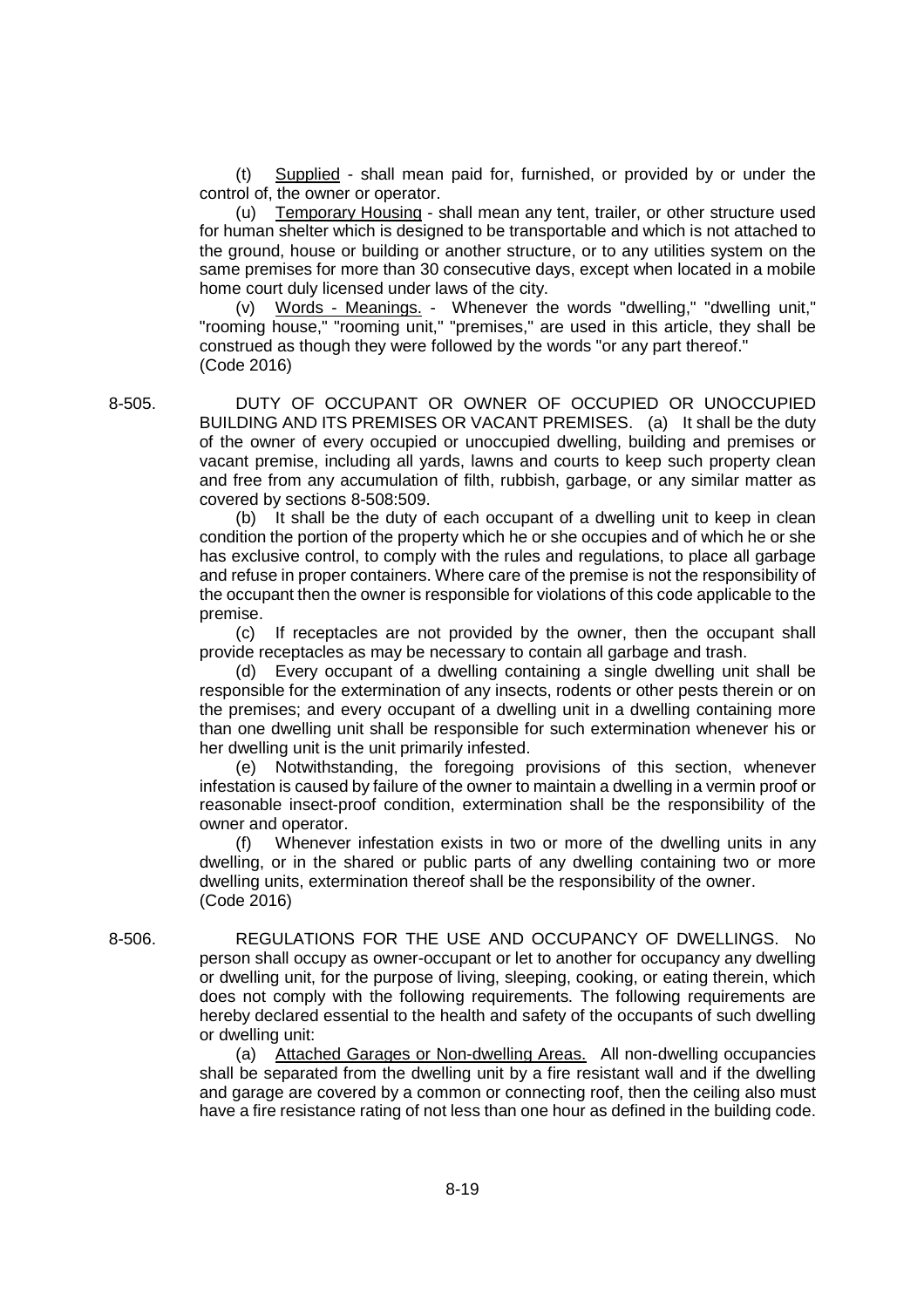(b) Basement or Cellar. The basement or cellar of any dwelling shall be reasonably dry and ventilated and shall be kept free from rubbish accumulation.

(c) Basement Dwelling Units. The use of basements or cellars for dwelling units is prohibited unless they comply with section 8-506(r) governing ventilation, provided however, if occupied at the time of the passage of this code and if it complies with all other provisions of this code, the public officer may approve less than the required windows, if in his or her opinion, the window area is not detrimental to the occupants.

(d) Bathing Facilities. Every dwelling unit shall contain within a room which affords privacy to a person in the room, a bathtub or shower in good working condition and properly connected to an approved water and sewer system.

(e) Boarding and Rooming Houses. No room shall be used for sleeping purposes unless the ceiling height is at least seven feet and there are at least 400 cubic feet of air space for each occupant over six years of age. For sleeping rooms with sloping ceilings, the ceiling height shall be at least seven feet over at least 50 percent of the floor area.

(1) Bathing facilities shall be provided in the form of a tub or shower for each eight occupants. Separate facilities shall be provided for each sex and plainly marked.

(2) A flush water closet shall be provided for each six occupants and shall be separated with the separate access from bathing facilities if more than four occupants are served by each. Separate facilities shall be provided for each sex and shall be plainly marked.

(f) Drainage. All courts, yards or other areas on the premises of any dwelling shall be so graded and drained that there is no pooling of the water thereon. Properly constructed wading and swimming pools and fish ponds are excepted from this section.

(g) Entrances. (1) There shall be for each dwelling unit a normally used separate access either to a hallway, stairway, or street, which is safe and in good repair.

(2) A secondary exit to the ground shall be available in case of fire through windows, porch roofs, ladders or any combination that is free of hazard or egress.

(h) Floor Area. Every dwelling unit shall contain at least 150 square feet of floor space for the first occupant thereof and at least 100 additional square feet of floor space for every additional occupant thereof. The floor space shall be calculated on the basis of total habitable room area, inside measurements. No floor space shall be included in determining habitable room area over which the ceiling is less than seven feet above the floor for the purpose of this subsection.

(i) Garbage and Trash Receptacles. Every dwelling and every dwelling unit shall be provided with such receptacles, not exceeding 32 gallon capacity, as may be necessary to contain all garbage and trash and such receptacles shall at all times be maintained in good repair.

(j) Heating. Every dwelling and every dwelling unit shall be so constructed, insulated, and maintained and be provided by owner or occupant with heating units so that it is capable of reaching an air temperature of 70 degrees Fahrenheit under ordinary winter conditions. The chimney of the dwelling or dwelling unit shall be maintained in good order, and the owner of the approved heating equipment shall maintain it in good order and repair.

(k) Kitchen Sink. In every dwelling unit containing two or more rooms, there shall be at least one kitchen sink with public water under pressure and connected to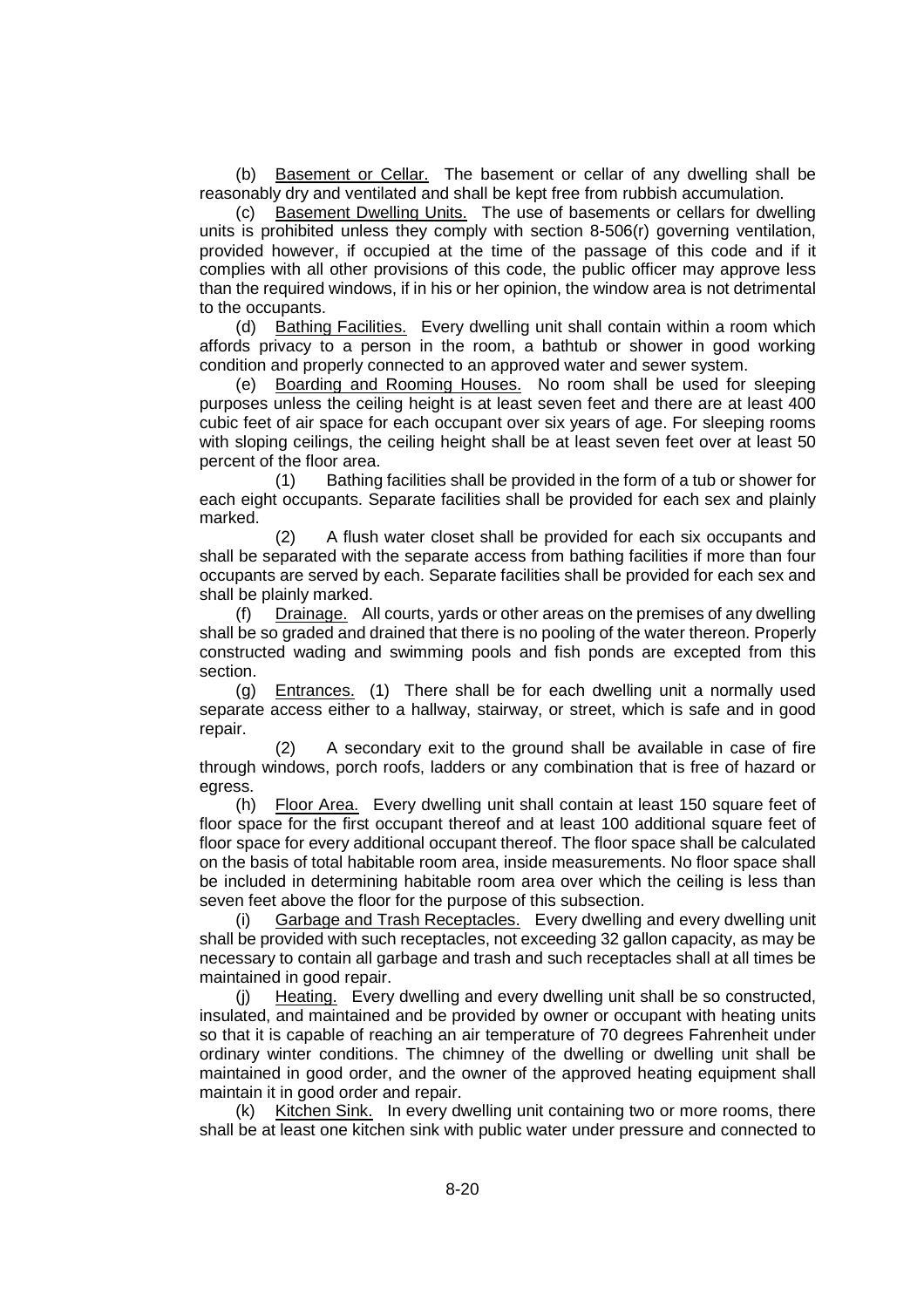the public sewer, or if that sewer system is not available, to a sewage disposal system approved by the city health department.

(l) Lavatory Facilities. Every dwelling unit shall contain within its walls a lavatory basin in good working condition and properly connected to an approved water and sewer system and located in the same room as the required flush water closet or as near to the room as practicable.

(m) Lighting. Every habitable room shall have a ceiling electric outlet and a duplex outlet in wall or floor, or at least two wall or floor outlets.

(n) Lighting of Toilets and Bathrooms. Every toilet and every bathroom in every dwelling shall have at least one electric light in either the ceiling or on the wall.

(o) Plumbing. All plumbing, water closets and other plumbing fixtures in every dwelling or dwelling unit shall be maintained in good working order.

(p) Privies. All pit privies, privy vaults, "dry hopper" sewer-connected privies and frost-proof closets are hereby declared to be a public nuisance.

(q) Toilet Facilities. There shall be at least one flush water closet in good working condition for each dwelling unit, which flush water closet shall be located within the dwelling and in a room which affords privacy.

(r) Ventilation. Every habitable room in a dwelling or dwelling unit shall contain a window or windows openable directly to the outside air and the total area of such window or windows shall be not less than five percent of the floor area of such room. An approved system of mechanical ventilation or air conditioning may be used in lieu of openable windows. Such system shall be capable of providing not less than four air changes per hour, except that in toilet compartments such system shall provide a complete air change every five minutes and be automatically put in operation when the toilet compartment light is in the "on" position.

(s) Water Heating Facilities. Every dwelling shall have supplied water heating facilities which are installed in an approved manner and are maintained and operated in a safe and good working condition and are properly connected with the hot water lines to the kitchen sink, lavatory and bathtub or shower.

(t) Windows and Doors. Every window and exterior door shall be reasonably weather-tight, lockable, and rodent-proof and shall be kept in good working condition and good repair.

(Code 2016)

8-507. MAINTENANCE AND REPAIR; DWELLINGS. Every dwelling and every part thereof shall be maintained in good repair by the owner or agent and be fit for human habitation. The roof shall be maintained so as not to leak and all rainwater shall be drained therefrom so as not to cause dampness in the walls or ceilings. All floors, stairways, doors, porches, windows, skylights, chimneys, toilets, sinks, walls, and ceilings shall be kept in good repair and usable condition. (Code 2016)

8-508. DESIGNATION OF UNFIT DWELLINGS. The designation of dwellings or dwelling units as unfit for human habitation and placarding of such unfit dwellings or dwelling units shall be carried out in compliance with the following requirements:

> (a) The Public Officer may determine, or five citizens may petition in writing, that any dwelling unit is unfit for human use or habitation if he, she or they find that conditions exist in such structure which are dangerous or injurious to the health, safety or morals of the occupants of such buildings or other residents of the neighborhood, or which shall have a blighting influence on properties in the area.

(b) Such Conditions may include the following without limitation: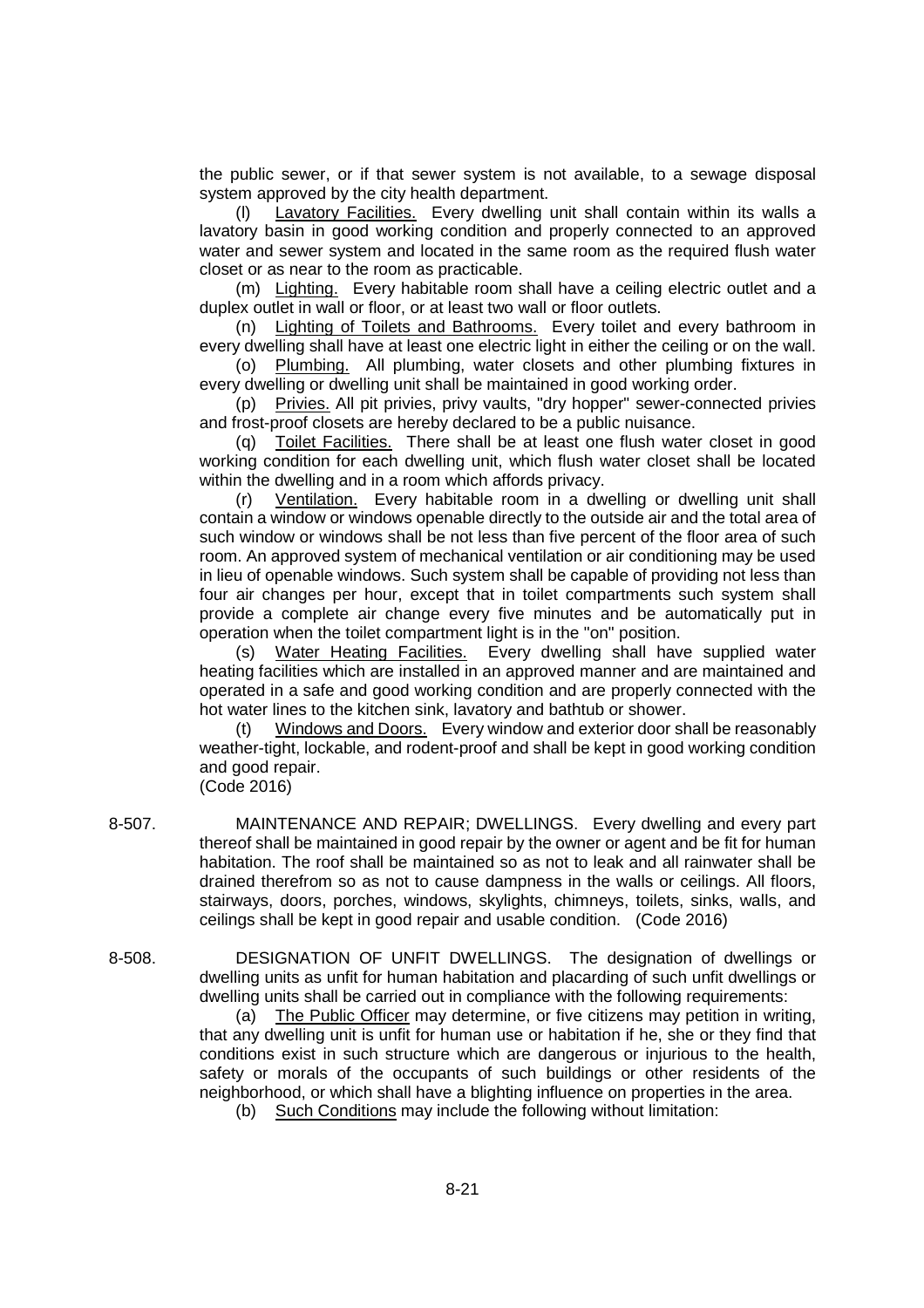(1) Defects therein increasing the hazards of fire, accident, or other

calamities.

(2) Lack of:

- (i) Adequate ventilation.
- (ii) Light.
- (iii) Cleanliness.
- (iv) Sanitary facilities.
- (3) Dilapidation.
- (4) Disrepair.
- (5) Structural defects.
- (6) Overcrowding.
- (7) Inadequate ingress and egress.

(8) Unsightly appearance that constitute a blight to the adjoining property, the neighborhood or the city.

(9) Air Pollution.

(c) Placarding - Order to Vacate. Any dwelling or dwelling unit condemned as unfit for human habitation, and so designated and placarded by the public officer shall be vacated within a reasonable time as so ordered.

(d) Notice of Violation. Procedures as outlined in section 8-512 are applicable hereto.

(e) Compliance Required before Re-occupancy. No dwelling or dwelling unit which has been condemned and placarded as unfit for human habitation shall again be used for human habitation until written approval is secured from, and such placard is removed by the public officer.

(1) The public officer shall remove such placard whenever the defect or defects upon which the condemnation and placarding action were based have been eliminated.

(2) It shall be unlawful for anyone to let, lease, occupy or permit the occupancy, whether for a consideration or not, of any dwelling so posted and any violation of this provision shall constitute a public offense within the meaning of this code.

(3) It shall be unlawful for any person to deface or remove the placard from any dwelling or dwelling unit which has been condemned as unfit for human habitation and placarded as such, except the public officer as herein provided, and any violation of this provision shall constitute a public offense within the meaning of this code. (Code 2016)

8-509. DESIGNATION OF BLIGHTED PREMISES (RESIDENTIAL AND NON-RESIDENTIAL). The designation of unsightly and blighted premises and elimination thereof shall be carried out in compliance with the following requirements.

(a) The Public Officer may determine, or five citizens may petition in writing, that if the appearance of a premise is not commensurate with the character of the properties in the neighborhood or otherwise constitutes a blight to the adjoining property or the neighborhood or the city for such reasons as, but not limited to:

(1) Dead trees or other unsightly natural growth.

(2) Unsightly stored or parked material, equipment, supplies, machinery, trucks or automobiles or parts thereof; vermin infestation, inadequate drainage.

(3) Violation of any other law or regulations relating to the use of land and the use and occupancy of the buildings and improvements.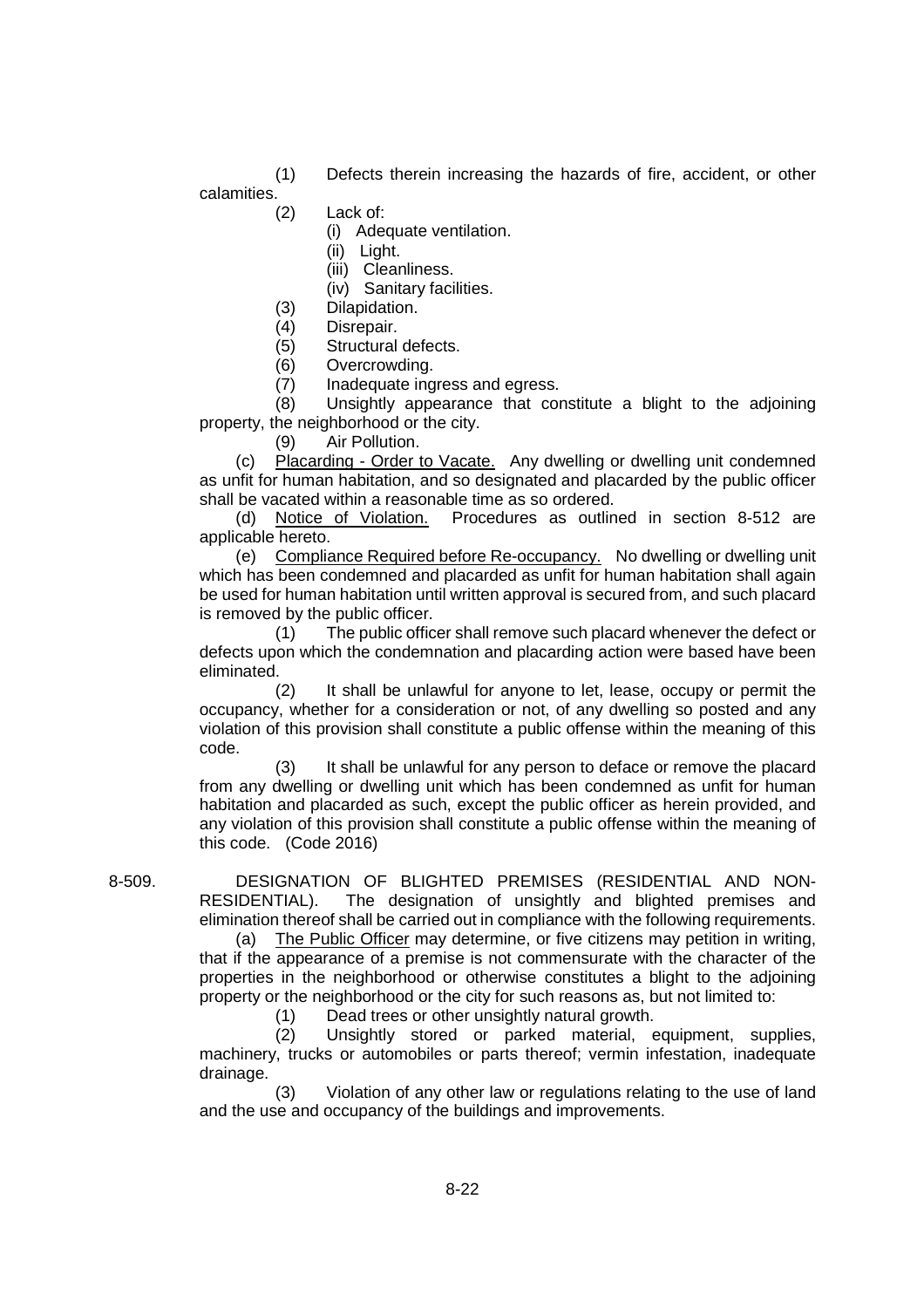(b) Notice of Violation. Procedures as outlined in section 8-512 are applicable hereto. (Code 2016)

8-510. DESIGNATION OF BLIGHTED BUILDINGS AND PREMISES (NON-RESIDENTIAL). (a) Certain Blighted Conditions covered in sections 8-508:509 concerning buildings and premises which are on the tax roll of the city are applicable to all non-residential buildings and premises.

(b) Notice of Violation. Procedures of notification shall follow those prescribed in section 8-512. (Code 2016)

8-511. INSPECTION OF BUILDINGS AND STRUCTURES, AND PREMISES. (a) For the Purpose of Determining Compliance with the provisions of this code, the public officer or his or her authorized representative is hereby authorized to make inspections to determine the condition, use, and occupancy of dwellings, dwelling units, rooming units, and the premises upon which the same are located. This requirement is applicable to existing dwellings or buildings.

> (b) The Public Officer is not limited by the conditions in the above paragraph (a) where new construction or vacant premises are involved and may make such inspections at any appropriate time.

> (c) The Owner, Operator, and Occupant of every dwelling, dwelling unit, and rooming unit shall give the public officer, or his or her authorized representative, during reasonable hours, free access to such dwelling, dwelling unit, and rooming unit, and its premises, for the purpose of such inspection, examination and survey after identification by proper credentials.

> (d) Every Occupant of a dwelling shall give the owner thereof, or his or her authorized agent or employee, access to any part of such dwelling, or its premises, at all reasonable times, for the purpose of making such repairs or alterations as are necessary to effect compliance with the provisions of this code or with any rule or regulation adopted and promulgated, or any order issued pursuant to the provisions of this code. (Code 2016)

8-512. NOTICE OF VIOLATIONS; PROCEDURES. (a) Informal Discussion. Whenever the public officer or his or her authorized representative determines that there has been a violation of any provision of this code, the public officer will arrange with the alleged violator for an informal discussion of violations, and whether repair and correction is justified.

> (b) Formal Hearing. If a satisfactory solution to the violations, either by correction, demolition or removal, is not forthcoming, then a legal notice of a formal hearing will be issued according to the following procedures:

- (1) Shall be in writing.
- (2) Shall list the violations alleged to exist or to have been committed.

(3) Shall provide a reasonable time, but not less than 30 days in any event for the correction of the violations particularized.

(4) Shall be addressed to and served upon the owner of the property, the operator of the dwelling, and the occupant of the dwelling unit or the rooming unit concerned, if the occupant is or may be responsible for violation.

(5) If one or more persons whom the notice is addressed cannot be found or served after diligent effort to do so, service may be made upon such person or persons by posting a notice in a conspicuous place in or about the dwelling affected by the notice, in which event the public officer or his or her authorized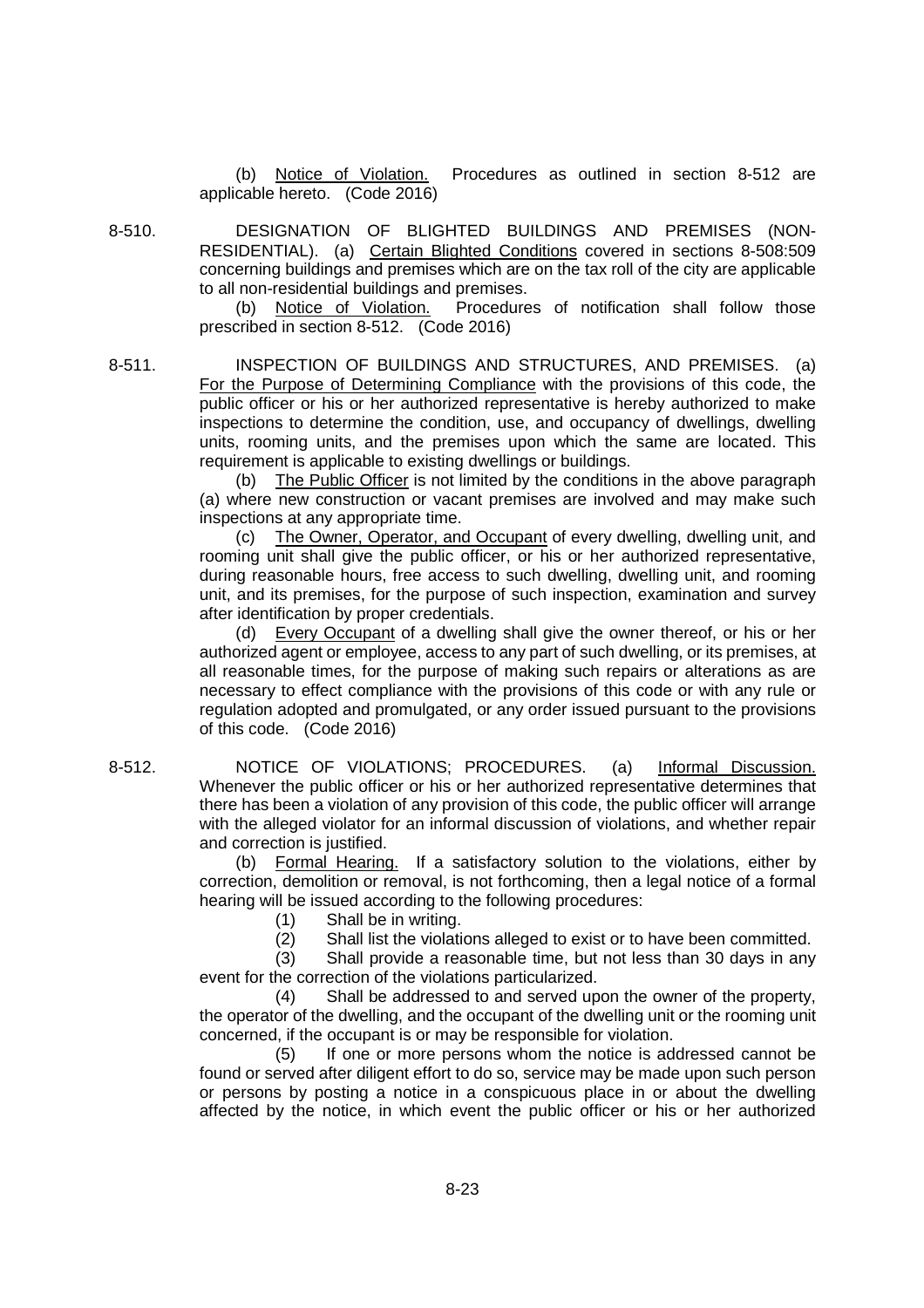representative shall include in the record a statement as to why such posting was necessary.

(6) Delivery shall be by certified mail, return receipt requested, or by personal service. If service is made by certified mail, the public officer or his or her authorized representative shall include in the record a verified statement giving details regarding the mailing. (Code 2016)

- 8-513. PUBLIC OFFICER: AUTHORITY. For the purpose of protecting the city against unsightly or blighted premises, also the health, welfare, and safety of the inhabitants of dwellings or dwelling units, the public officer referred heretofore is hereby authorized, with the consent and prior knowledge of the governing body, to enforce provisions of this code and of other laws which regulate or set standards affecting buildings and premises. (Code 2016)
- 8-514. GOVERNING BODY; AUTHORITY. The governing body is hereby authorized: (a) To Informally Review all alleged violations as provided in section 8-512(a) prior to notification prescribed in section 8-512(b).

(b) To Take Action as prescribed in section 8-512(b).

(c) To Hear Appeals where there is opposition to any order, requirement, decision or determination by the public officer in enforcement of this code as outlined in section 8-518.

(d) Discretionary Authority may be exercised in specific cases where variance from the terms of the code as:

(1) Will not adversely affect the public health, safety or welfare of inhabitants of the city.

(2) Is in harmony with the spirit of this code.

(3) Where literal enforcement of the code will result in unnecessary hardship. (Code 2016)

8-515. ORDER TO CORRECT AND/OR REPAIR, REMOVE OR DEMOLISH. At the time of the placarding and order to vacate specified by section 8-508(c) hereof, the public officer shall also issue and cause to be served upon the owner a notice advising of the option of removal or demolition in lieu of correction and/or repair following the procedures as outlined in section 8-512. (Code 2016)

8-516. DEMOLITION BY PUBLIC OFFICER; PROCEDURE AND COSTS.

(a) Failure to Comply with the order under section 8-515 hereof for the alteration or improvement of such structure, the public officer, with the consent and prior knowledge of the governing body, may cause such condemned structure to be removed or demolished and the premises improved to eliminate the conditions outlined in section 8-509 of the code.

(b) The Cost of Demolition by a Public Officer shall be a lien upon the property upon which the cost was incurred and such lien, including as a part thereof an allowance of his or her costs and necessary attorney's fees, may be foreclosed in judicial proceedings in the manner provided or authorized by law for loans secured by liens on real property or shall be assessed as a special assessment upon the lot or parcel of land on which the structure was located and the city clerk at the time of certifying other city taxes, shall certify the unpaid portion of the aforesaid costs and the county clerk shall extend the same on the tax rolls against the lot or parcel of land.

If the Structure is Removed or Demolished by the Public Officer he or she shall offer for bids and sell the structure or the materials of such structure. The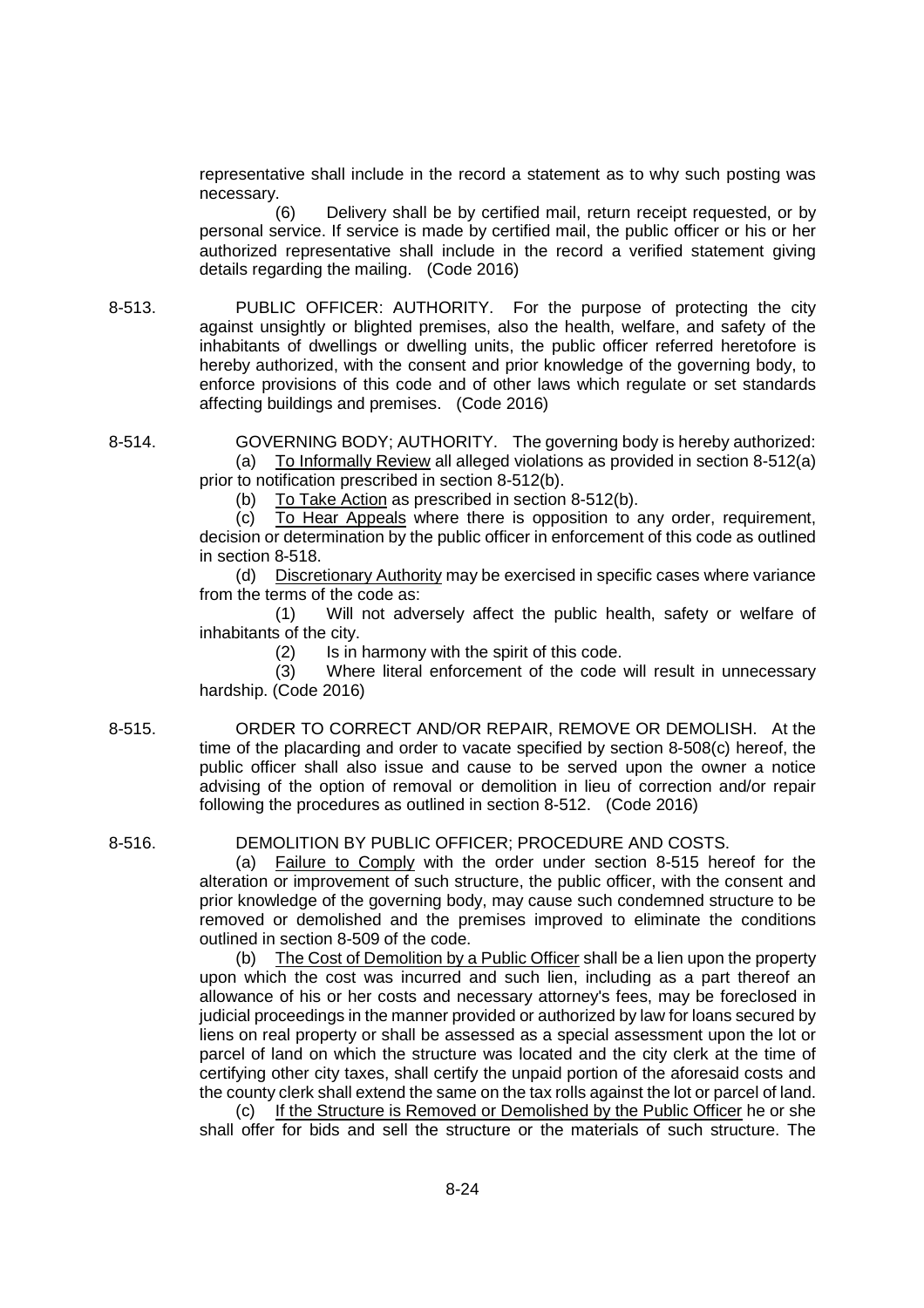proceeds of such sale shall be credited against the cost of the removal or demolition and, if there is any balance remaining, it shall be paid to the parties entitled thereto after deduction of costs or judicial proceedings, if any, including the necessary attorney's fees incurred therein, as determined by the court, if involved. (Code 2016)

8-517. CONFLICT OF LAWS; EFFECT OR PARTIAL INVALIDITY. (a) Conflicts between the provisions of this code and with a provision of any zoning, building, fire, safety, or health ordinance or code of the city, existing on the effective date of this article, the provision shall prevail which establishes the higher standard.

(b) Conflicts between this article with a provision of any other ordinance or code of the city existing on the effective date of this article which establishes a lower standard, the provisions of this article shall be deemed to prevail and such other laws or codes are hereby declared to be repealed to the extent that they may be found in conflict with this code. (Code 2016)

8-518. GOVERNING BODY; APPEALS. (a) Any person, firm, or corporation considering themselves aggrieved by the decision of the public officer and who desires to present a formal protest to the governing body shall in writing, request a hearing before the governing body within 10 days after receiving notice of the decision from the public officer, as provided in section 8-512(b). Such protest and request for a hearing shall be filed with the office of the city clerk.

> (b) Upon receipt of a protest and request for a hearing, the city clerk shall notify in writing the governing body of such appeal.

> (c) The governing body shall, within 30 days of receipt of protest and request for a hearing, determine a date for the hearing.

> (d) Notice of the date for the hearing shall be sent to the appellant at least 10 days before the hearing.

> (e) Except where an immediate hazard exists as described in section 4-612 of this code, the filing of a protest and request for a hearing before the governing body as specified in subsection (a) shall operate as a stay of the enforcement of the public officer's order until such time as the governing body has reached a decision on the matter.

(Code 2016)

8-519. RIGHT OF PETITION. After exhausting the remedy provided in section 8-518, any person aggrieved by an order issued by the public officer and approved by the governing body after a hearing on the matter, may within 30 days from the date which the order became final petition the district court of the county in which the property is located to restrain the public officer from carrying out the provisions of the order. (Code 2016)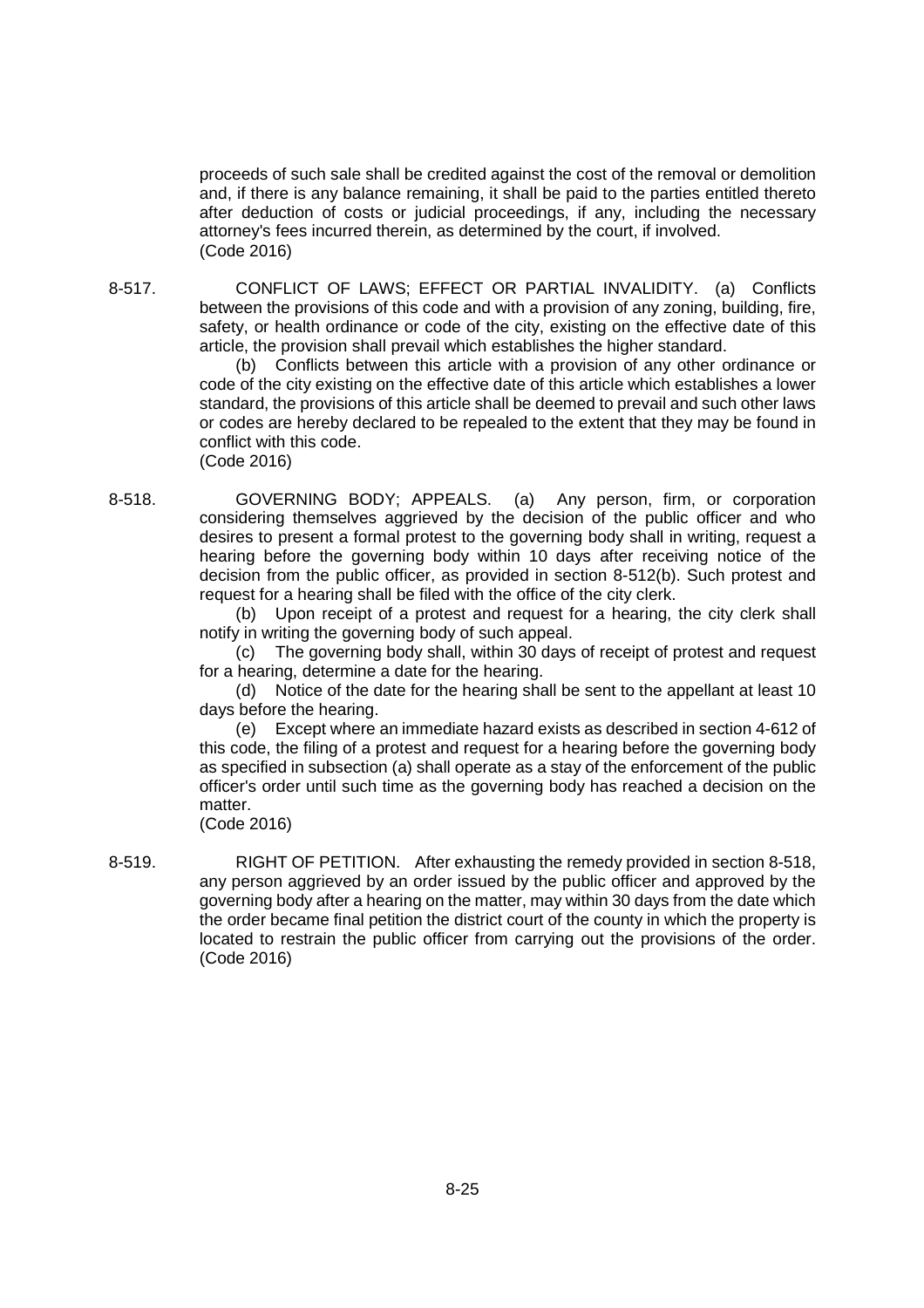## **ARTICLE 6. RODENT CONTROL**

8-601. DEFINITIONS. For the purposes of this article, the following words and phrases shall have the following meanings:

(a) Building. - Any structure, whether public or private, that is adapted for occupancy as a residence, the transaction of business, the rendering of professional services, amusement, the display, sale or storage of goods, wares or merchandise or the performance of work or labor, including office buildings, public buildings, stores, theaters, markets, restaurants, workshops and all other houses, sheds and other structures on the premises used for business purposes.

(b) Occupant. - The person that has the use of, controls or occupies any business building or any portion thereof, whether owner or tenant. In the case of vacant business buildings or any vacant portion of a business building, the owner, agent or other person having custody of the building shall have the responsibilities of an occupant of a building.

(c) Owner. - The owner of any building or structure, whether individual, firm, partnership or corporation.

(d) Rat harborage. - Any condition which provides shelter or protection for rats, thus favoring their multiplication and continued existence in, under or outside a structure of any kind.

(e) Rat-stoppage. - A form of rat-proofing to prevent the ingress of rats into buildings from the exterior or from one building to another, consisting essentially of the closing of all openings in the exterior walls, ground or first floors, basements, roofs and foundations, that may be reached by rats from the ground by climbing or by burrowing, with material or equipment impervious to rat-gnawing. (Code 2016)

- 8-602. BUILDING MAINTENANCE. All buildings and structures located within the present or future boundaries of the city shall be rat-stopped, freed of rats and maintained in a rat-stopped and rat-free condition. (Code 2016)
- 8-603. NOTICE TO RAT-STOP; WHEN CITY TO DO WORK. Upon receipt of written notice from the governing body, the owner of any building or structure specified therein shall take immediate measures for the rat-stoppage of such building or structure. The work shall be completed in the time specified in the written notice, which shall be within 15 days, or within the time of any written extension thereof that may have been granted by the governing body. (Code 2016)
- 8-604. FAILURE TO COMPLY. If the owner fails to comply with such written notice or extension, then the governing body is authorized to take such action as may be necessary to completely rat-stop the building or structure at the expense of the owner, and the city clerk shall submit bills for the expense thereof to the owner of the building or structure. If the bills are not paid within 60 days, the city clerk shall certify the amount due to the city treasurer and the charge shall be a lien against the property where the work has been done, and the owner shall be promptly billed therefor. The expense thereof shall include the cost of labor, materials, equipment and any other actual expense necessary for rat-stoppage. (Code 2016)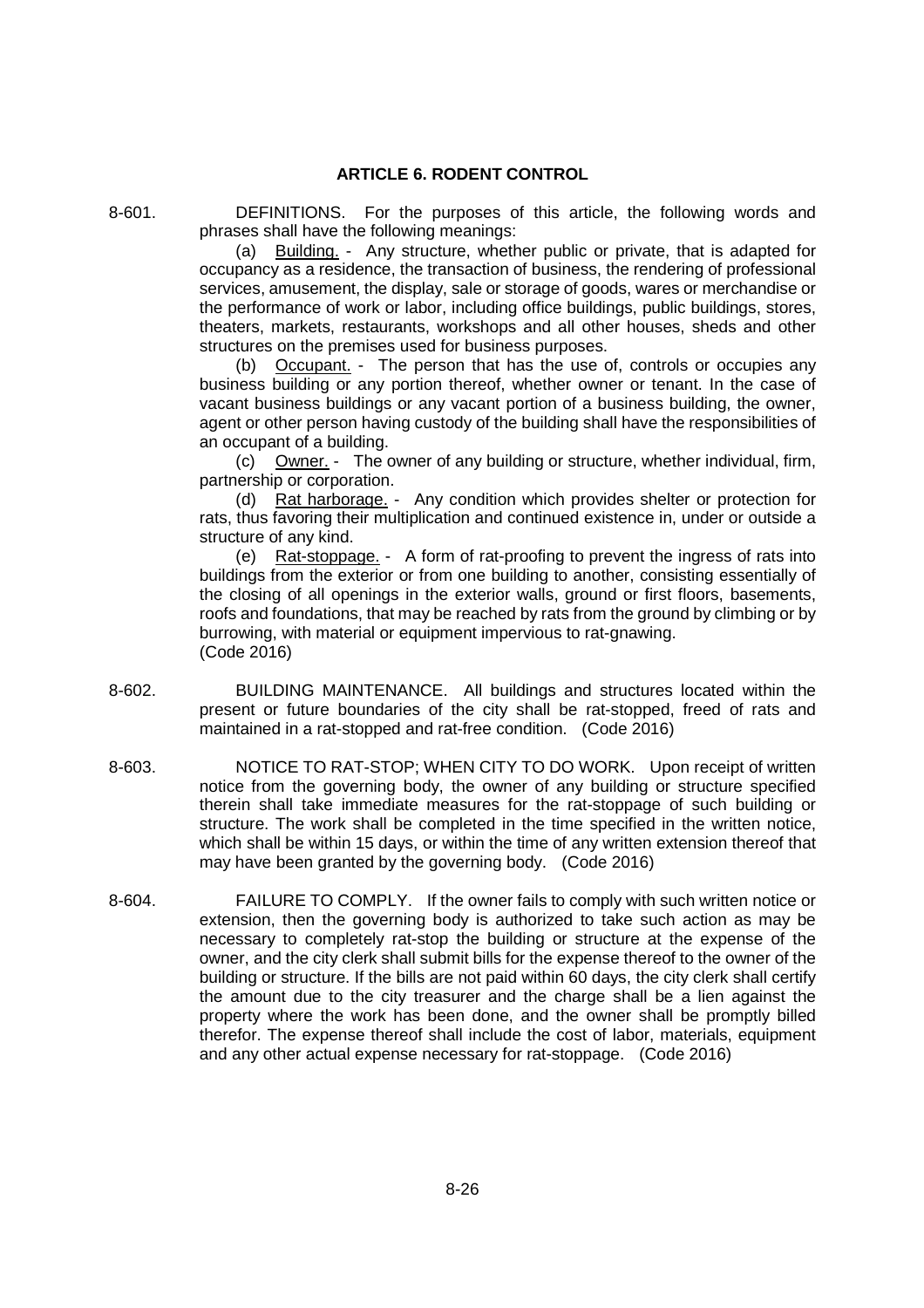- 8-605. REPLACE RAT-STOPPAGE. It shall be unlawful for any occupant, owner, contractor, public utility company, plumber or any other person to remove the rat-stoppage from any building or structure for any purpose and fail to restore the same in a satisfactory condition or to make any new openings that are not closed or sealed against the entrance of rats. (Code 2016)
- 8-606. NOTICE TO ERADICATE RATS. Whenever the governing body notifies in writing the owner of any building or structure theretofore rat-stopped as hereinabove defined, that there is evidence of rat infestation of the building or structure, the owner shall immediately institute appropriate measures for freeing the premises so occupied of all rats. Unless suitable measures for freeing the building or structure of rats are instituted within five days after the receipt of notice, and unless continually maintained in a satisfactory manner, the city is hereby authorized to free the building or structure of rats at the expense of the owner thereof and the city clerk shall submit bills for the expense thereof to the owner of the building or structure and if the same are not paid, the city clerk shall certify the amount due from the owner to the city treasurer, and the owner shall be promptly billed therefor. The expense thereof shall include the cost of labor, materials, equipment and any other actual expense necessary for the eradication measures. (Code 2016)
- 8-607. CONDITIONS CONDUCIVE TO HARBORAGE OF RATS. (a) All food and feed kept within the city for feeding animals shall be kept and stored in rat-free and rat-proof containers, compartments, or rooms unless kept in a rat-stopped building.

(b) It shall be unlawful for any person to place, leave, dump or permit to accumulate any garbage or trash in any building or premises so that the same shall afford food and harborage for rats.

(c) It shall be unlawful for any person to accumulate or to permit the accumulation on any premises or on any open lot any lumber, boxes, barrels, bricks, stone or similar materials that may be permitted to remain thereon and which are rat harborages, unless the same shall be placed on open racks that are elevated not less than 12 inches above the ground, evenly piled or stacked.

(d) Whenever conditions inside or under any building or structure provide such extensive harborage for rats that the health department deems it necessary to eliminate such harborage, he or she may require the owner to install suitable cement floors in basements or to replace wooden first or ground floors or require the owner to correct such other interior rat harborage as may be necessary in order to facilitate the eradication of rats in a reasonable time and thereby to reduce the cost of such eradication. (Code 2016)

8-608. INSPECTIONS. The city's authorized designee is empowered to make such inspections and re-inspections of the interior and exterior of any building or structure as in his or her opinion may be necessary to determine full compliance with this article. (Code 2016)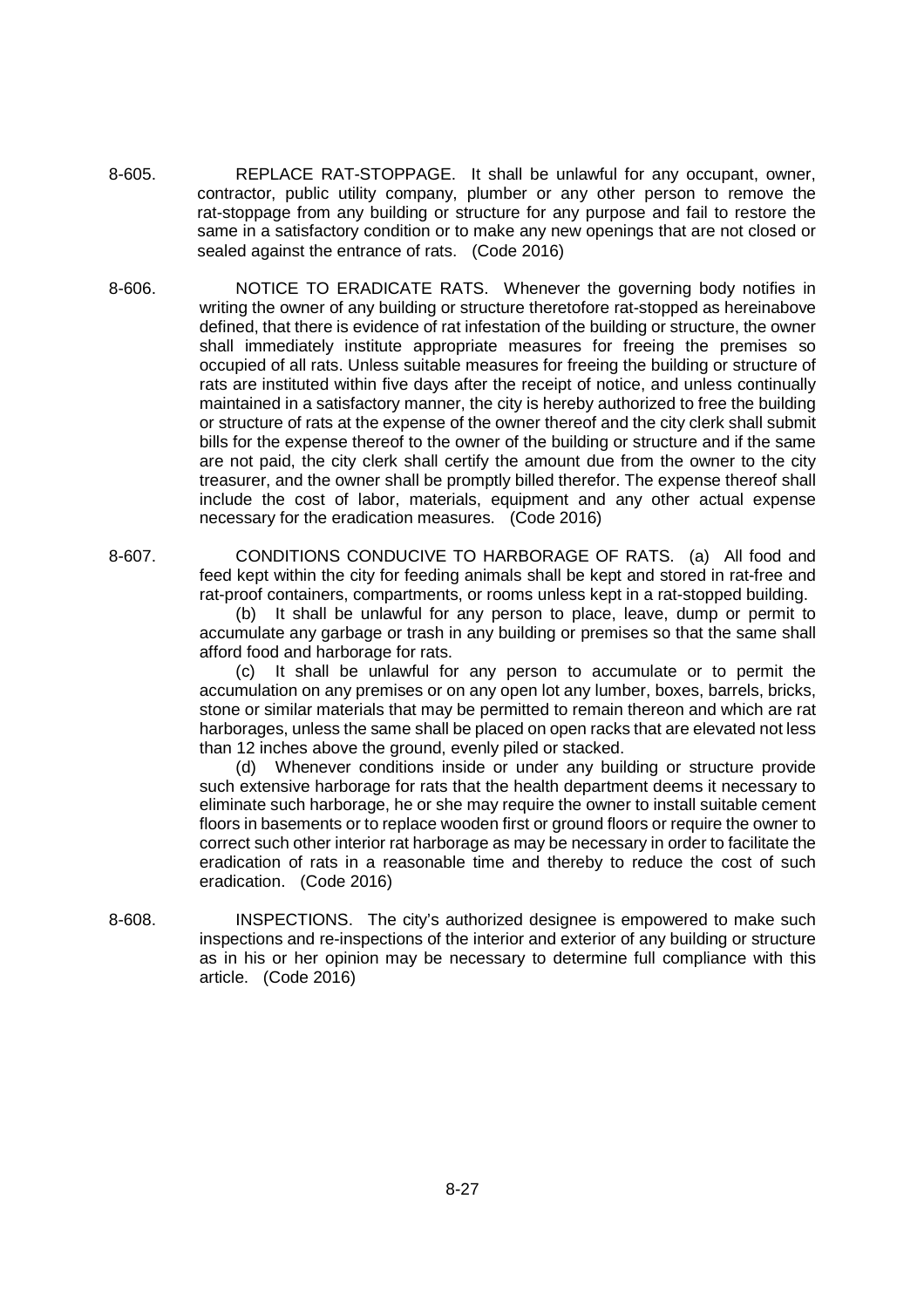#### **ARTICLE 7. INSURANCE PROCEEDS FUND**

- 8-701. SCOPE AND APPLICATION. The city is hereby authorized to utilize the procedures established by K.S.A. 40-3901 *et seq.*, whereby no insurance company shall pay a claim of a named insured for loss or damage to any building or other structure located within the city, where the amount recoverable for the loss or damage to the building or other structure under all policies is in excess of 75 percent of the face value of the policy covering such building or other insured structure, unless there is compliance with the procedures set out in this article. (Code 2016)
- 8-702. LIEN CREATED. The governing body of the city hereby creates a lien in favor of the city on the proceeds of any insurance policy based upon a covered claim payment made for damage or loss to a building or other structure located within the city, where the amount recoverable for all the loss or damage to the building or other structure under all policies is in excess of 75 percent of the face value of the policy(s) covering such building or other insured structure. The lien arises upon any unpaid tax, special ad valorem levy, or any other charge imposed upon real property by or on behalf of the city which is an encumbrance on real property, whether or not evidenced by written instrument, or such tax, levy, assessment, expense or other charge that has remained undischarged for at least one year prior to the filing of a proof of loss. (Code 2016)
- 8-703. SAME; ENCUMBRANCES. Prior to final settlement on any claim covered by section 8-702, the insurer or insurers shall contact the county treasurer, Sedgwick County, Kansas, to determine whether any such encumbrances are presently in existence. If the same are found to exist, the insurer or insurers shall execute and transmit in an amount equal to that owing under the encumbrances a draft payable to the county treasurer, Sedgwick County, Kansas. (Code 2016)
- 8-704. SAME; PRO RATA BASIS. Such transfer of proceeds shall be on a pro rata basis by all insurance companies insuring the building or other structure. (Code 2016)
- 8-705. PROCEDURE. (a) When final settlement on a covered claim has been agreed to or arrived at between the named insured or insureds and the company or companies, and the final settlement exceeds 75 percent of the face value of the policy covering any building or other insured structure, and when all amounts due the holder of a first real estate mortgage against the building or other structure, pursuant to the terms of the policy and endorsements thereto, shall have been paid, the insurance company or companies shall execute a draft payable to the city treasurer in an amount equal to the sum of 15 percent of the covered claim payment, unless the chief building inspector of the city has issued a certificate to the insurance company or companies that the insured has removed the damaged building or other structure, as well as all associated debris, or repaired, rebuilt, or otherwise made the premises safe and secure.

(b) Such transfer of funds shall be on a pro rata basis by all companies insuring the building or other structure. Policy proceeds remaining after the transfer to the city shall be disbursed in accordance with the policy terms.

(c) Upon the transfer of the funds as required by subsection (a) of this section, the insurance company shall provide the city with the name and address of the named insured or insureds, the total insurance coverage applicable to said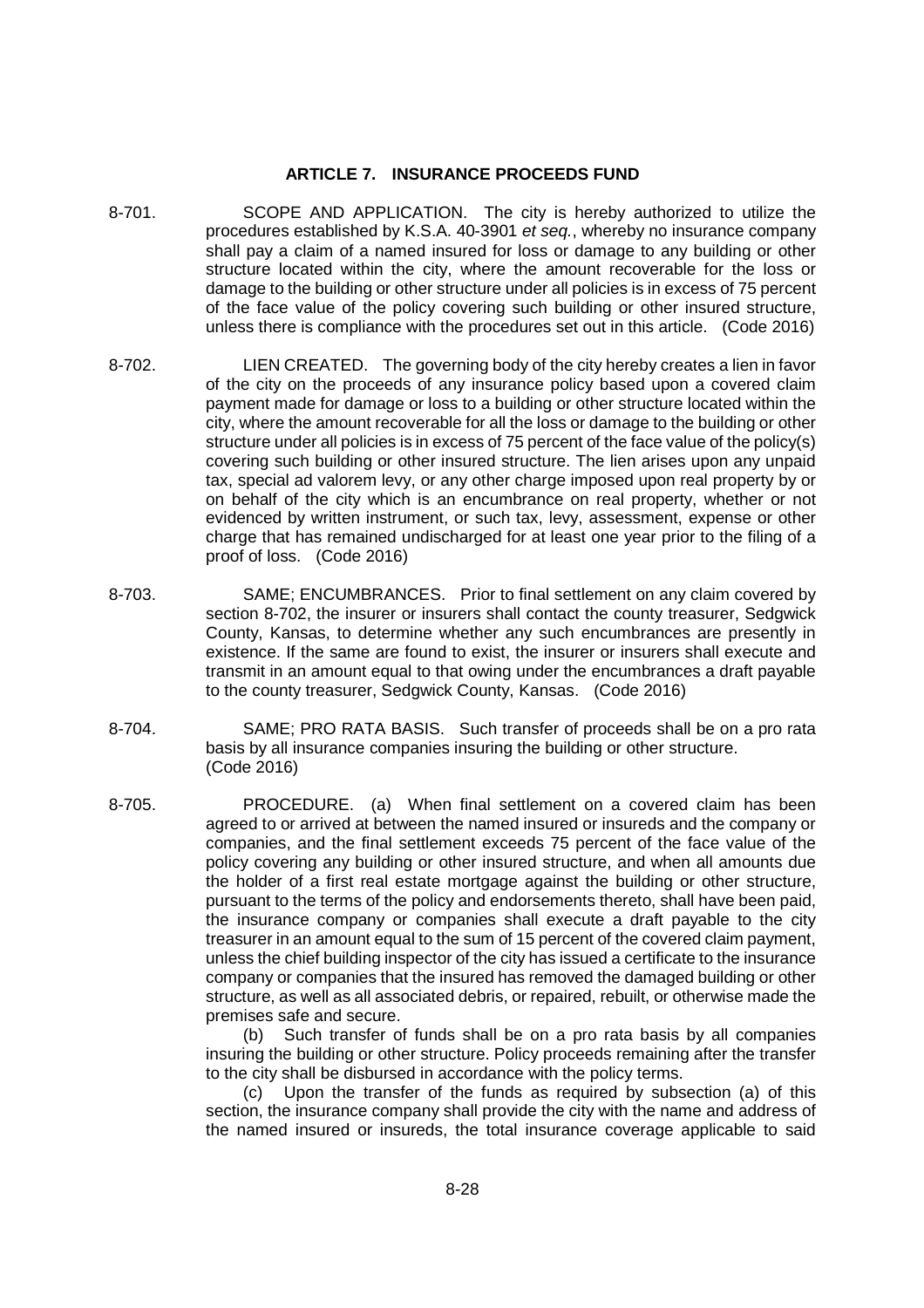building or other structure, and the amount of the final settlement agreed to or arrived at between the insurance company or companies and the insured or insureds, whereupon the chief building inspector shall contact the named insured or insureds by certified mail, return receipt requested, notifying them that said insurance proceeds have been received by the city and apprise them of the procedures to be followed under this article. (Code 2016)

- 8-706. FUND CREATED; DEPOSIT OF MONEYS. The city treasurer is hereby authorized and shall create a fund to be known as the "Insurance Proceeds Fund." All moneys received by the city treasurer as provided for by this article shall be placed in said fund and deposited in an interest-bearing account. (Code 2016)
- 8-707. BUILDING INSPECTOR; INVESTIGATION, REMOVAL OF STRUCTURE. (a) Upon receipt of moneys as provided for by this article, the city treasurer shall immediately notify the chief building inspector of said receipt, and transmit all documentation received from the insurance company or companies to the chief building inspector.

(b) Within 30 days of the receipt of said moneys, the chief building inspector shall determine, after prior investigation, whether the city shall instigate proceedings under the provisions of K.S.A. 12-1750 *et seq.*, as amended.

(c) Prior to the expiration of the 30 days established by subsection (b) of this section, the chief building inspector shall notify the city treasurer whether he or she intends to initiate proceedings under K.S.A. 12-1750 *et seq.*, as amended.

(d) If the chief building inspector has determined that proceedings under K.S.A. 12-1750 *et seq.*, as amended shall be initiated, he or she will do so immediately but no later than 45 days after receipt of the moneys by the city treasurer.

(e) Upon notification to the city treasurer by the chief building inspector that no proceedings shall be initiated under K.S.A. 12-1750 *et seq.*, as amended, the city treasurer shall return all such moneys received, plus accrued interest, to the insured or insureds as identified in the communication from the insurance company or companies. Such return shall be accomplished within 45 days of the receipt of the moneys from the insurance company or companies. (Code 2016)

- 8-708. REMOVAL OF STRUCTURE; EXCESS MONEYS. If the chief building inspector has proceeded under the provisions of K.S.A. 12-1750 *et seq.*, as amended, all moneys in excess of that which is ultimately necessary to comply with the provisions for the removal of the building or structure, less salvage value, if any, shall be paid to the insured. (Code 2016)
- 8-709. SAME; DISPOSITION OF FUNDS. If the chief building inspector, with regard to a building or other structure damaged by determines that it is necessary to act under K.S.A. 12-1756, any proceeds received by the city treasurer under the authority of section 8-705(a) relating to that building or other structure shall be used to reimburse the city for any expenses incurred by the city in proceeding under K.S.A. 12-1756. Upon reimbursement from the insurance proceeds, the chief building inspector shall immediately effect the release of the lien resulting therefrom. Should the expenses incurred by the city exceed the insurance proceeds paid over to the city treasurer under section 8-705(a), the chief building inspector shall publish a new lien as authorized by K.S.A. 12-1756, in an amount equal to such excess expenses incurred. (Code 2016)